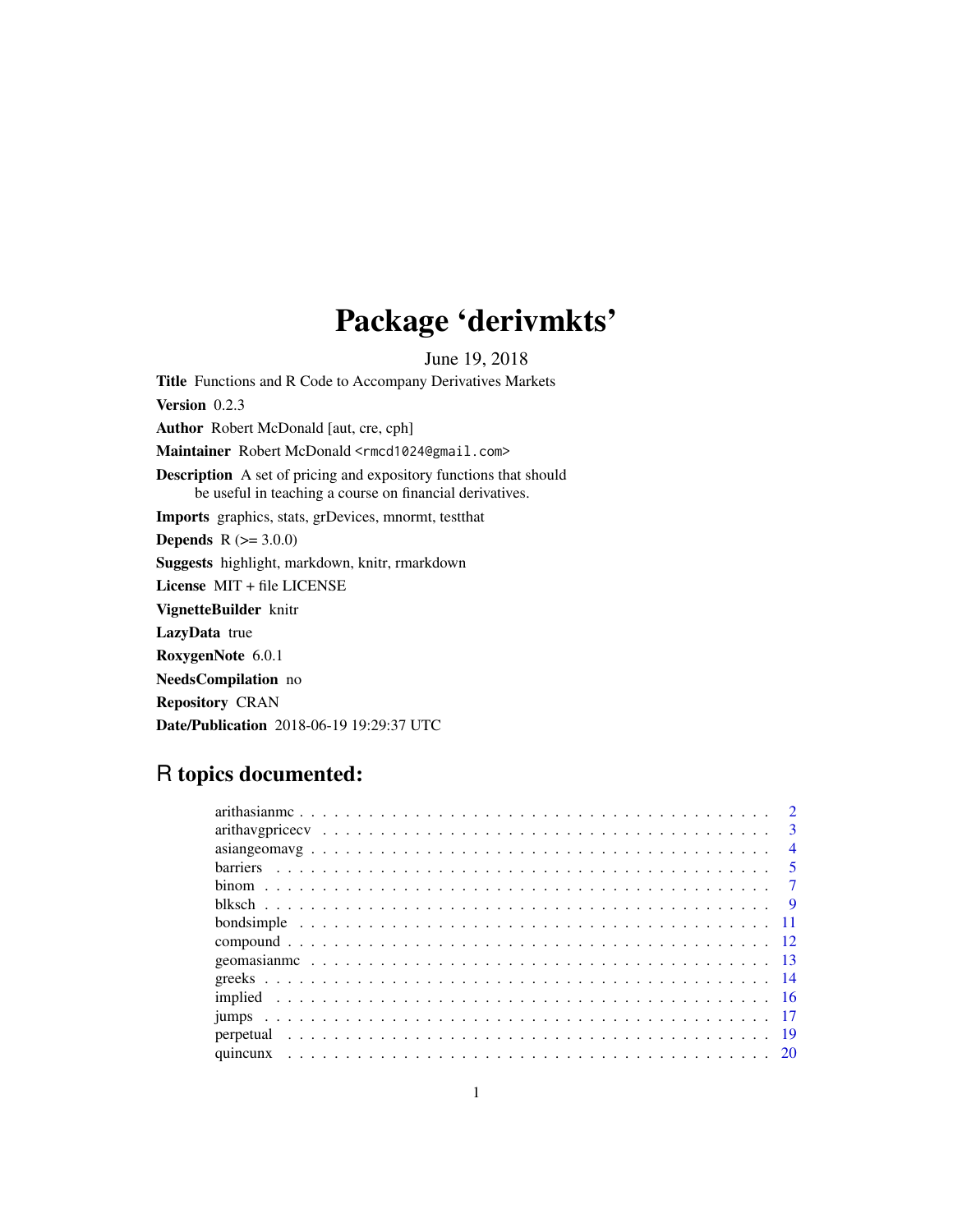#### <span id="page-1-0"></span>**Index** [21](#page-20-0)

<span id="page-1-1"></span>

#### Description

Monte Carlo pricing calculations for European Asian options. arithasianmc and geomasianmc compute Monte Carlo prices for the full range of average price and average strike call and puts computes prices of a complete assortment of Arithmetic Asian options (average price call and put and average strike call and put)

Arithmetic average Asian option prices

#### Usage

arithasianmc(s, k, v, r, tt, d, m, numsim=1000, printsds=FALSE)

#### Arguments

| -S           | Price of underlying asset                                                                                                         |
|--------------|-----------------------------------------------------------------------------------------------------------------------------------|
| k            | Strike price of the option. In the case of average strike options, k/s is the mul-<br>tiplier for the average                     |
| $\mathsf{V}$ | Volatility of the underlygin asset price, defined as the annualized standard devi-<br>ation of the continuously-compounded return |
| r            | Annual continuously-compounded risk-free interest rate                                                                            |
| tt           | Time to maturity in years                                                                                                         |
| d            | Dividend yield, annualized, continuously-compounded                                                                               |
| m            | Number of prices in the average calculation                                                                                       |
| numsim       | Number of Monte Carlo iterations                                                                                                  |
| printsds     | Print standard deviation for the particular Monte Carlo calculation                                                               |

#### Value

Array of arithmetic average option prices, along with vanilla European option prices implied by the the simulation. Optionally returns Monte Carlo standard deviations.

#### See Also

Other Asian: [arithavgpricecv](#page-2-1), [asiangeomavg](#page-3-1), [geomasianmc](#page-12-1)

#### Examples

s=40; k=40; v=0.30; r=0.08; tt=0.25; d=0; m=3; numsim=1e04 arithasianmc(s, k, v, r, tt, d, m, numsim, printsds=TRUE)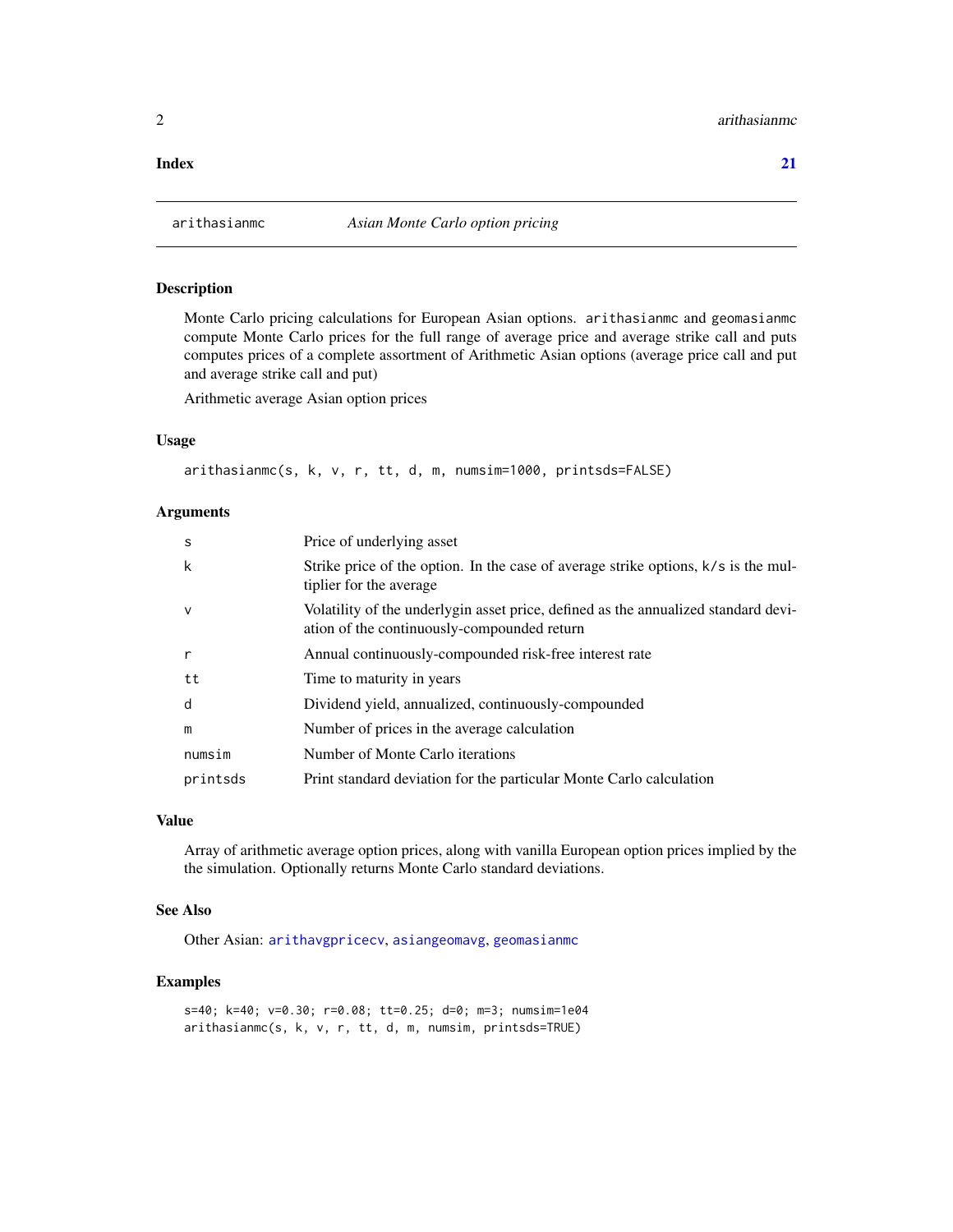#### <span id="page-2-1"></span><span id="page-2-0"></span>Description

Calculation of arithmetic-average Asian call price using control variate Monte Carlo valuation

#### Usage

arithavgpricecv(s, k, v, r, tt, d, m, numsim)

#### Arguments

| S            | Price of underlying asset                                                                                                         |
|--------------|-----------------------------------------------------------------------------------------------------------------------------------|
| k            | Strike price of the option. In the case of average strike options, k/s is the mul-<br>tiplier for the average                     |
| $\vee$       | Volatility of the underlygin asset price, defined as the annualized standard devi-<br>ation of the continuously-compounded return |
| $\mathsf{r}$ | Annual continuously-compounded risk-free interest rate                                                                            |
| tt           | Time to maturity in years                                                                                                         |
| d            | Dividend yield, annualized, continuously-compounded                                                                               |
| m            | Number of prices in the average calculation                                                                                       |
| numsim       | Number of Monte Carlo iterations                                                                                                  |

#### Value

Vector of the price of an arithmetic-average Asian call, computed using a control variate Monte Carlo calculation, along with the regression beta used for adjusting the price.

#### See Also

Other Asian: [arithasianmc](#page-1-1), [asiangeomavg](#page-3-1), [geomasianmc](#page-12-1)

```
s=40; k=40; v=0.30; r=0.08; tt=0.25; d=0; m=3; numsim=1e04
arithavgpricecv(s, k, v, r, tt, d, m, numsim)
```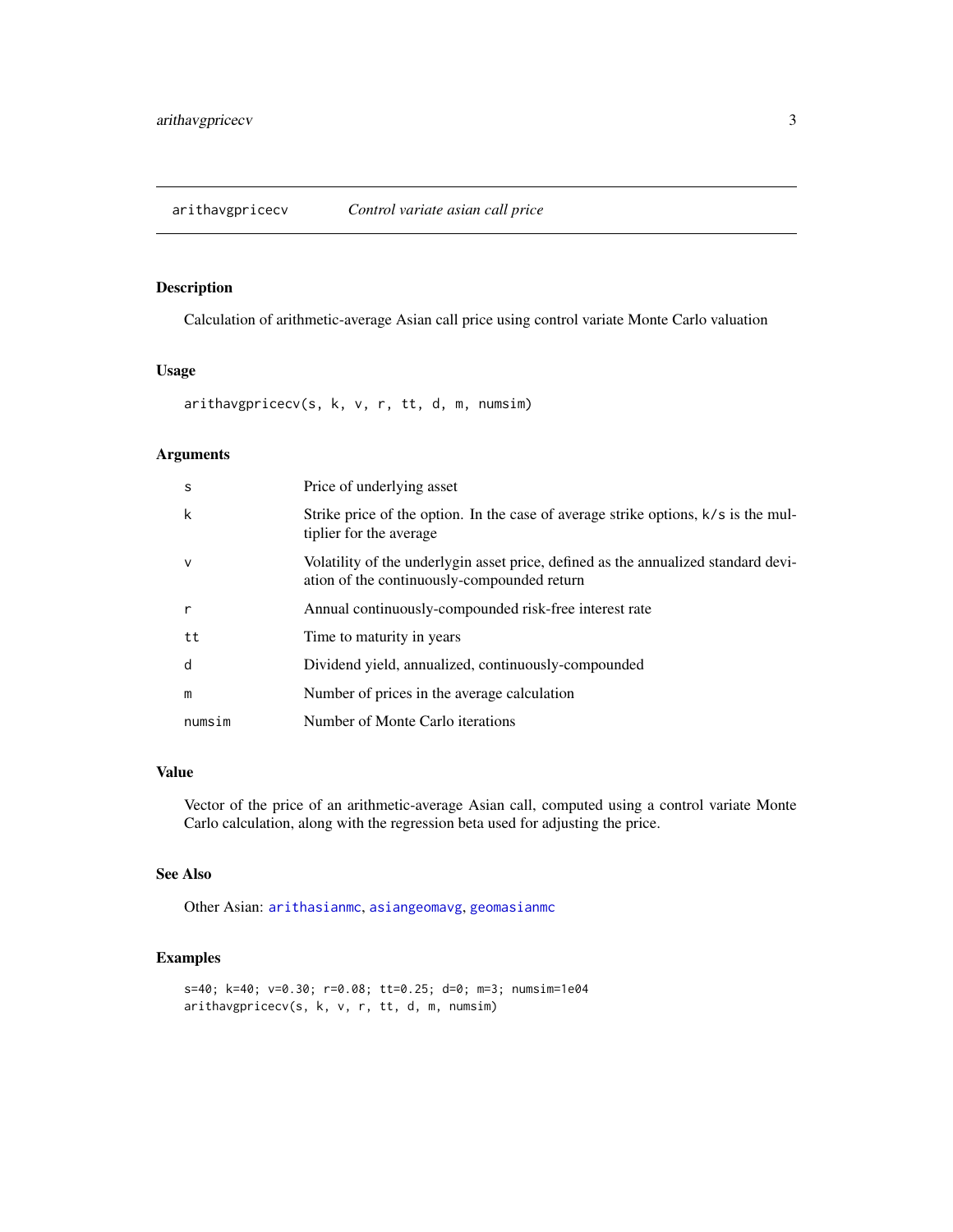#### Description

Pricing functions for European Asian options based on geometric averages. geomavgpricecall, geomavgpriceput, geomavgstrikecall and geomavgstrikeput compute analytical prices of geometric Asian options using the modified Black-Scholes formula.

#### Usage

```
geomavgprice(s, k, v, r, tt, d, m, cont=FALSE)
geomavgpricecall(s, k, v, r, tt, d, m, cont=FALSE)
geomavgpriceput(s, k, v, r, tt, d, m, cont=FALSE)
geomavgstrike(s, km, v, r, tt, d, m, cont=FALSE)
geomavgstrikecall(s, km, v, r, tt, d, m, cont=FALSE)
geomavgstrikeput(s, km, v, r, tt, d, m, cont=FALSE)
```
#### Arguments

| S            | Price of underlying asset                                                                                                                                                                      |
|--------------|------------------------------------------------------------------------------------------------------------------------------------------------------------------------------------------------|
| k            | Strike price of the option. In the case of average strike options, k/s is the mul-<br>tiplier for the average                                                                                  |
| $\mathsf{v}$ | Volatility of the underlygin asset price, defined as the annualized standard devi-<br>ation of the continuously-compounded return                                                              |
| $\mathsf{r}$ | Annual continuously-compounded risk-free interest rate                                                                                                                                         |
| tt           | Time to maturity in years                                                                                                                                                                      |
| d            | Dividend yield, annualized, continuously-compounded                                                                                                                                            |
| m            | Number of prices in the average calculation                                                                                                                                                    |
| cont         | Boolean which when TRUE denotes continuous averaging                                                                                                                                           |
| km           | The strike mutiplier, relative to the initial stock price, for an average price pay-<br>off. If the initial stock price is $s = 120$ and km = 115, the payoff for an average<br>strike call is |
|              | $Payoff = max(ST - km/s * SAvg, 0)$                                                                                                                                                            |

#### Value

Option prices as a vector

.

#### See Also

Other Asian: [arithasianmc](#page-1-1), [arithavgpricecv](#page-2-1), [geomasianmc](#page-12-1)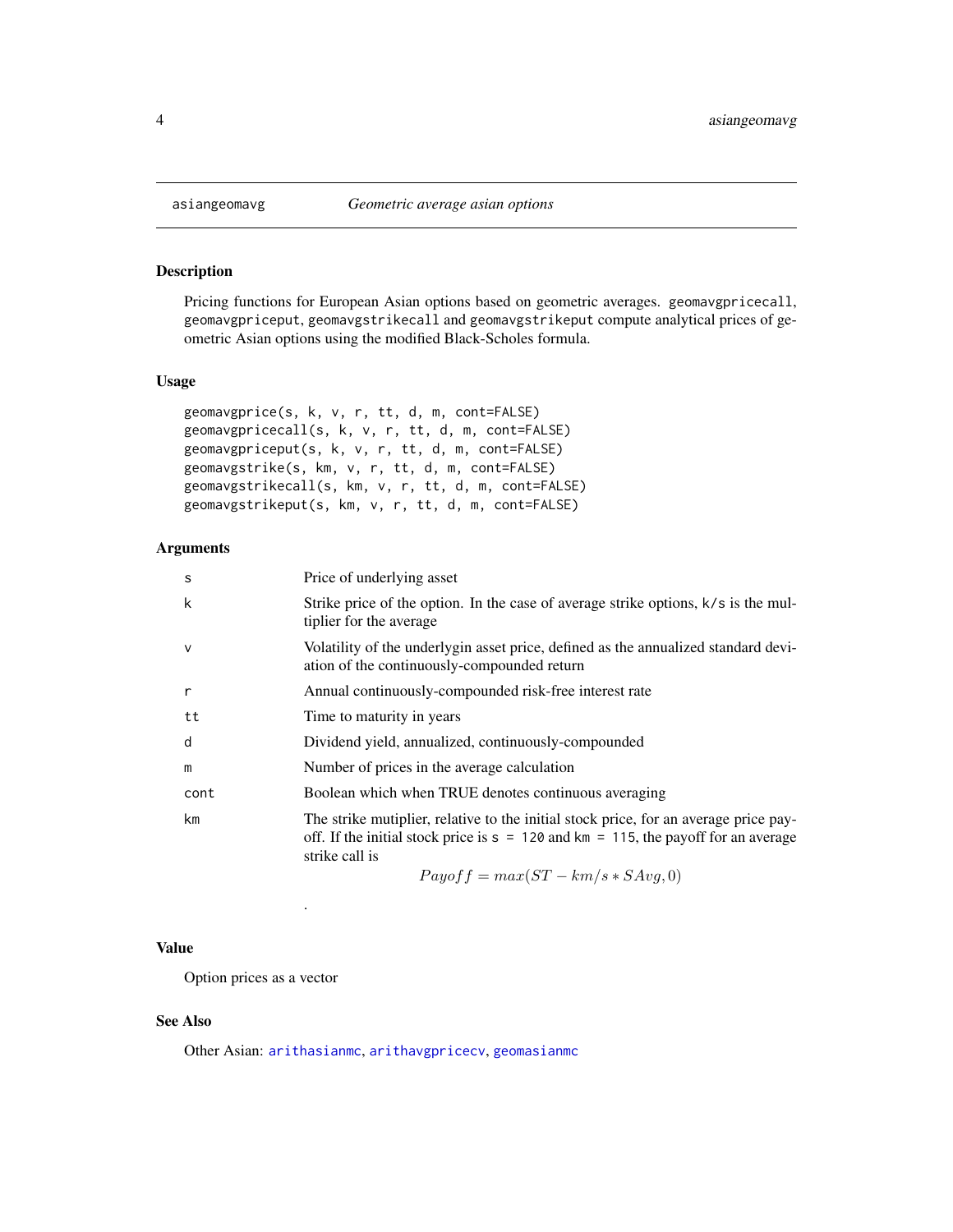#### <span id="page-4-0"></span>**barriers** 5

#### Examples

```
s=40; k=40; v=0.30; r=0.08; tt=0.25; d=0; m=3;
geomavgpricecall(s, k, v, r, tt, d, m)
geomavgpricecall(s, 38:42, v, r, tt, d, m)
geomavgpricecall(s, 38:42, v, r, tt, d, m, cont=TRUE)
```
#### barriers *Barrier option pricing*

#### Description

This library provides a set of barrier binary options that are used to construct prices of barrier options. The nomenclature is that

- "call" and "put" refer to claims that are exercised when the asset price is above or below the strike;
- "up" and "down" refer to claims for which the barrier is above or below the current asset price; and
- "in" and "out" refer to claims that knock in or out

For example, for standard barrier options, calldownin refers to a knock-in call for which the barrier is below the current price, while putdownout refers to a knock-out put for which the barrier is below the current asset price.

For binary barrier options, "ui", "di" "uo", and "do" refer to up-and-in, down-and-in, up-and-out, and down-and-out options.

Rebate options pay \\$1 if a barrier is reached. The barrier can be reached from above ("d") or below ("d"), and the payment can occur immediately ("ur" or "dr") or at expiration ("drdeferred" and "urdeferred")

callupin(s, k, v, r, tt, d, H) = assetuicall(s, k, v, r, tt, d, H) - k\*cashuicall(s, k, v, r, tt, d, H)

#### Usage

```
callupin(s, k, v, r, tt, d, H)
callupout(s, k, v, r, tt, d, H)
putupin(s, k, v, r, tt, d, H)
putupout(s, k, v, r, tt, d, H)
calldownin(s, k, v, r, tt, d, H)
calldownout(s, k, v, r, tt, d, H)
putdownin(s, k, v, r, tt, d, H)
putdownout(s, k, v, r, tt, d, H)
uicall(s, k, v, r, tt, d, H) ## same as callupin
uocall(s, k, v, r, tt, d, H) ## same as callupout
uiput(s, k, v, r, tt, d, H) ## same as putupin
uoput(s, k, v, r, tt, d, H) ## same as putupout
dicall(s, k, v, r, tt, d, H) ## same as calldownin
```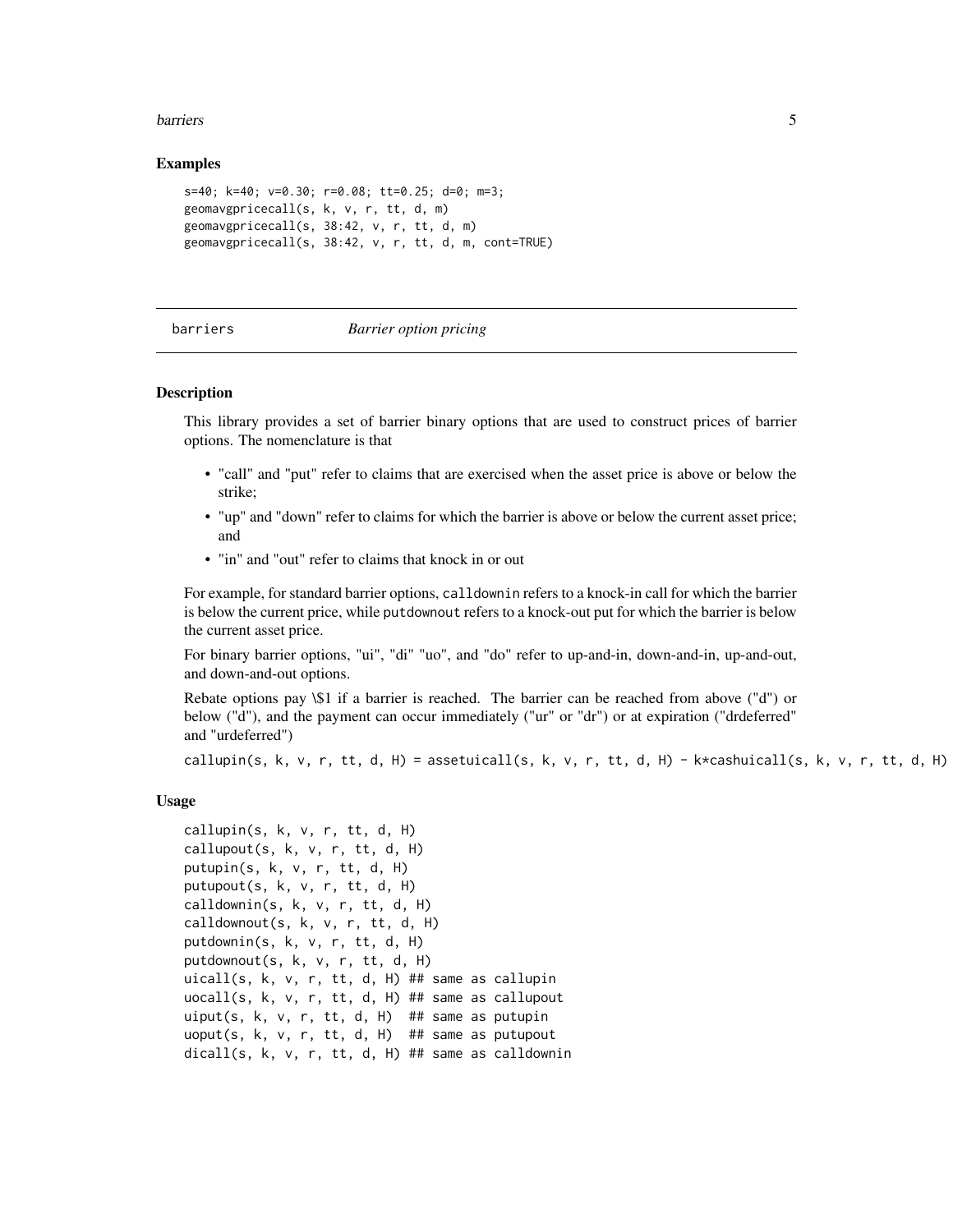**6** barriers **barriers barriers barriers barriers barriers barriers** 

```
docall(s, k, v, r, tt, d, H) ## same as calldownout
diput(s, k, v, r, tt, d, H) ## same as putdownin
doput(s, k, v, r, tt, d, H) ## same as putdownout
cashuicall(s, k, v, r, tt, d, H)
cashuiput(s, k, v, r, tt, d, H)
cashdicall(s, k, v, r, tt, d, H)
cashdiput(s, k, v, r, tt, d, H)
assetuicall(s, k, v, r, tt, d, H)
assetuiput(s, k, v, r, tt, d, H)
assetdicall(s, k, v, r, tt, d, H)
assetdiput(s, k, v, r, tt, d, H)
cashuocall(s, k, v, r, tt, d, H)
cashuoput(s, k, v, r, tt, d, H)
cashdocall(s, k, v, r, tt, d, H)
cashdoput(s, k, v, r, tt, d, H)
assetuocall(s, k, v, r, tt, d, H)
assetuoput(s, k, v, r, tt, d, H)
assetdocall(s, k, v, r, tt, d, H)
assetdoput(s, k, v, r, tt, d, H)
dr(s, v, r, tt, d, H, perpetual)
ur(s, v, r, tt, d, H, perpetual)
drdeferred(s, v, r, tt, d, H)
urdeferred(s, v, r, tt, d, H)
```
#### Arguments

| S            | Stock price                                                                                                     |
|--------------|-----------------------------------------------------------------------------------------------------------------|
| k            | Strike price of the option                                                                                      |
| $\mathsf{V}$ | Volatility of the stock, defined as the annualized standard deviation of the continuously-<br>compounded return |
|              | Annual continuously-compounded risk-free interest rate                                                          |
| tt           | Time to maturity in years                                                                                       |
| d            | Dividend yield, annualized, continuously-compounded                                                             |
| Н            | Barrier                                                                                                         |
| perpetual    | Boolean for the case where an up or down rebate is infinitely lived. Default is<br>FALSE.                       |

#### Details

Returns a scalar or vector of option prices, depending on the inputs

#### Value

The pricing functions return the price of a barrier claim. If more than one argument is a vector, the recycling rule determines the handling of the inputs.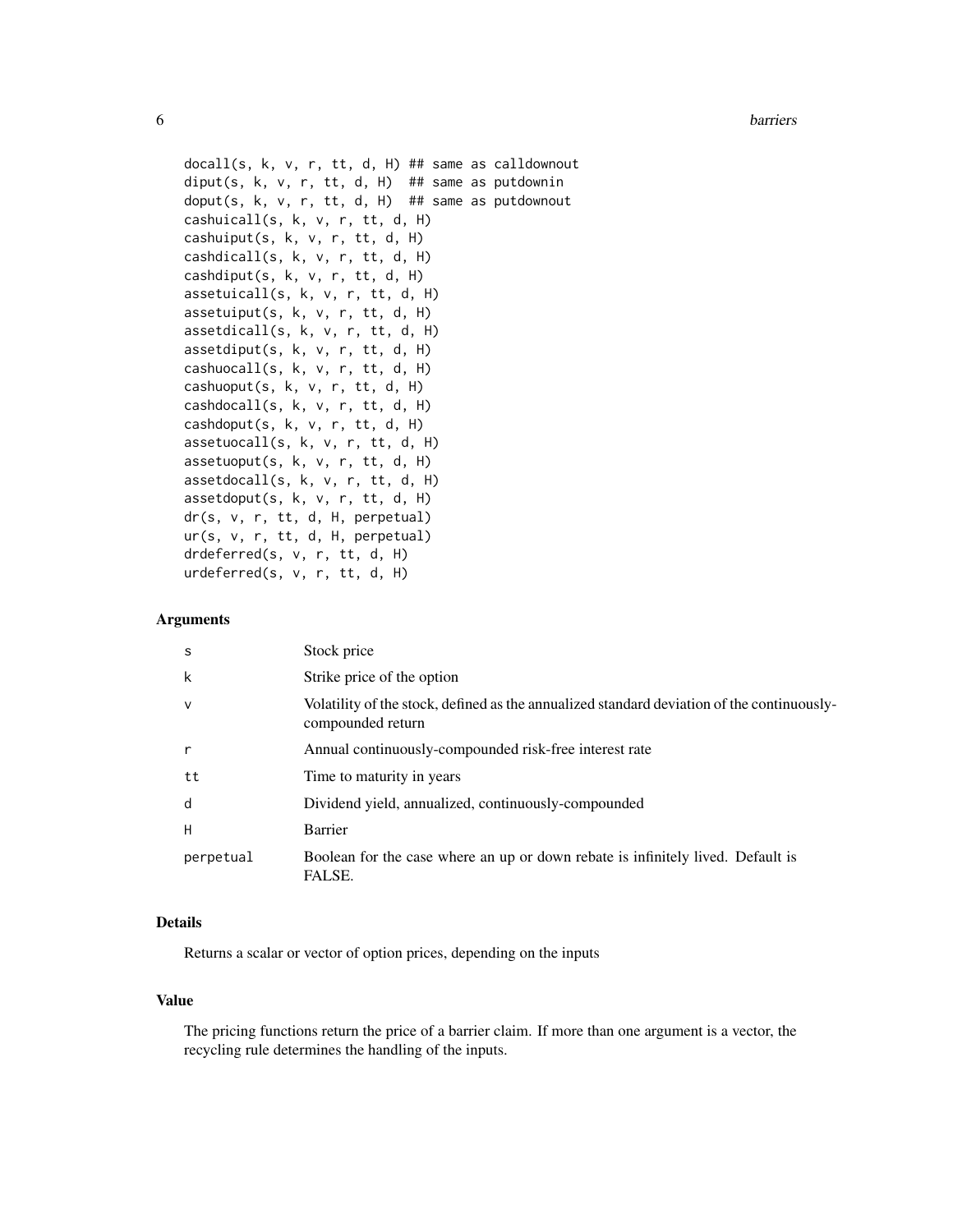#### <span id="page-6-0"></span>binom and the contract of the contract of the contract of the contract of the contract of the contract of the contract of the contract of the contract of the contract of the contract of the contract of the contract of the

#### Examples

```
s=40; k=40; v=0.30; r=0.08; tt=0.25; d=0; H=44
callupin(s, k, v, r, tt, d, H)
## following returns the same price as previous
assetuicall(s, k, v, r, tt, d, H) - k*cashuicall(s, k, v, r, tt, d, H)
## return option prices for different strikes putupin(s, k=38:42,
#v, r, tt, d, H)
```
binom *Binomial option pricing*

#### Description

binomopt using the binomial pricing algorithm to compute prices of European and American calls and puts.

#### Usage

```
binomopt(s, k, v, r, tt, d, nstep = 10, american = TRUE,
   putopt=FALSE, specifyupdn=FALSE, crr=FALSE, jarrowrudd=FALSE,
   up=1.5, dn=0.5, returntrees=FALSE, returnparams=FALSE,
   returngreeks=FALSE)
binomplot(s, k, v, r, tt, d, nstep, putopt=FALSE, american=TRUE,
   plotvalues=FALSE, plotarrows=FALSE, drawstrike=TRUE,
```

```
pointsize=4, ylimval=c(0,0),
saveplot = FALSE, saveplotfn='binomialplot.pdf',
crr=FALSE, jarrowrudd=FALSE, titles=TRUE, specifyupdn=FALSE,
up=1.5, dn=0.5, returnprice=FALSE, logy=FALSE)
```
#### Arguments

| S            | Stock price                                                                                                     |
|--------------|-----------------------------------------------------------------------------------------------------------------|
| k            | Strike price of the option                                                                                      |
| $\mathsf{v}$ | Volatility of the stock, defined as the annualized standard deviation of the continuously-<br>compounded return |
| $\mathsf{r}$ | Annual continuously-compounded risk-free interest rate                                                          |
| tt           | Time to maturity in years                                                                                       |
| d            | Dividend yield, annualized, continuously-compounded                                                             |
| nstep        | Number of binomial steps. Default is $nstep = 10$                                                               |
| american     | Boolean indicating if option is American                                                                        |
| putopt       | Boolean TRUE is the option is a put                                                                             |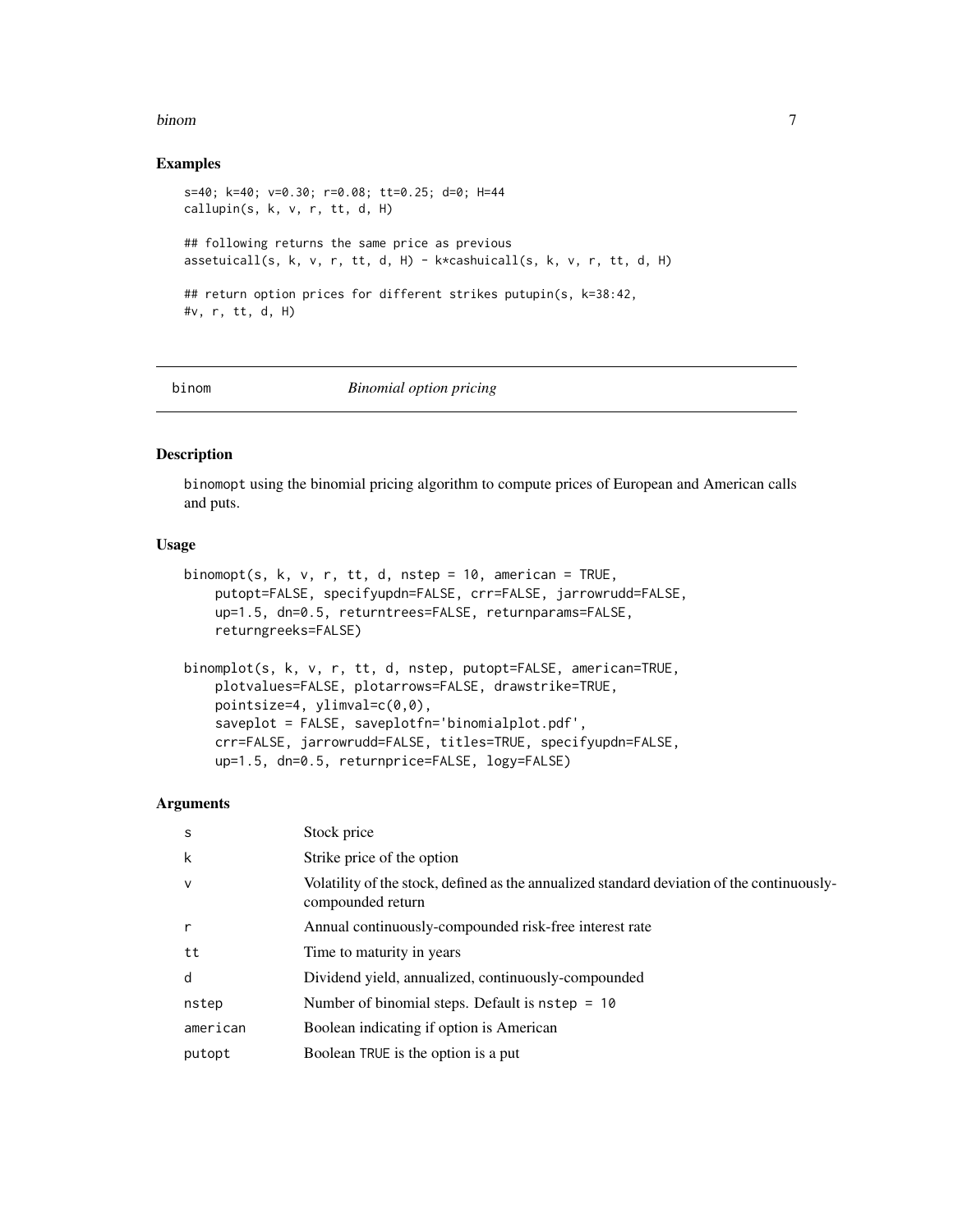| specifyupdn  | Boolean, if TRUE, manual entry of the binomial parameters up and down. This<br>overrides the crr and jarrowrudd flags                                                                                                                                                                                                              |
|--------------|------------------------------------------------------------------------------------------------------------------------------------------------------------------------------------------------------------------------------------------------------------------------------------------------------------------------------------|
| crr          | TRUE to use the Cox-Ross-Rubinstein tree                                                                                                                                                                                                                                                                                           |
| jarrowrudd   | TRUE to use the Jarrow-Rudd tree                                                                                                                                                                                                                                                                                                   |
| up, dn       | If specifyupdn=TRUE, up and down moves on the binomial tree                                                                                                                                                                                                                                                                        |
| returntrees  | If returntrees=TRUE, the list returned by the function includes four trees: for<br>the price of the underlying asset (stree), the option price (oppricetree), where the<br>option is exercised (exertree), and the probability of being at each node. This<br>parameter has no effect if returnparams=FALSE, which is the default. |
| returnparams | Return the vector of inputs and computed pricing parameters as well as the price                                                                                                                                                                                                                                                   |
| returngreeks | Return time 0 delta, gamma, and theta in the vector greeks                                                                                                                                                                                                                                                                         |
| plotvalues   | display asset prices at nodes                                                                                                                                                                                                                                                                                                      |
| plotarrows   | draw arrows connecting pricing nodes                                                                                                                                                                                                                                                                                               |
| drawstrike   | draw horizontal line at the strike price                                                                                                                                                                                                                                                                                           |
| pointsize    | CEX parameter for nodes                                                                                                                                                                                                                                                                                                            |
| ylimval      | c(low, high) for ylimit of the plot                                                                                                                                                                                                                                                                                                |
| saveplot     | boolean; save the plot to a pdf file named saveplotfn                                                                                                                                                                                                                                                                              |
| saveplotfn   | file name for saved plot                                                                                                                                                                                                                                                                                                           |
| titles       | automatically supply appropriate main title and x- and y-axis labels                                                                                                                                                                                                                                                               |
| returnprice  | if TRUE, the binomplot function returns the option price                                                                                                                                                                                                                                                                           |
| logy         | (FALSE). If TRUE, y-axis is plotted on a log scale                                                                                                                                                                                                                                                                                 |

#### Details

By default, binomopt returns an option price. Optionally, it returns a vector of the parameters used to compute the price, and if returntrees=TRUE it can also return the following matrices, all but but two of which have dimensionality (nstep  $+ 1$ )  $\times$  (nstep  $+ 1$ ):

stree the binomial tree for the price of the underlying asset.

oppricetree the binomial tree for the option price at each node

exertree the tree of boolean indicators for whether or not the option is exercisd at each node

- probtree the probability of reaching each node
- delta at each node prior to expiration, the number of units of the underlying asset in the replicating portfolio. The dimensionality is (nstep)  $\times$  (nstep)
- bond at each node prior to expiration, the bond position in the replicating portfolio. The dimensionality is (nstep)  $\times$  (nstep)

binomplot plots the stock price lattice and shows graphically the probability of being at each node (represented as the area of the circle at that price) and whether or not the option is optimally exercised there (green if yes, red if no), and optionally, ht, depending on the inputs.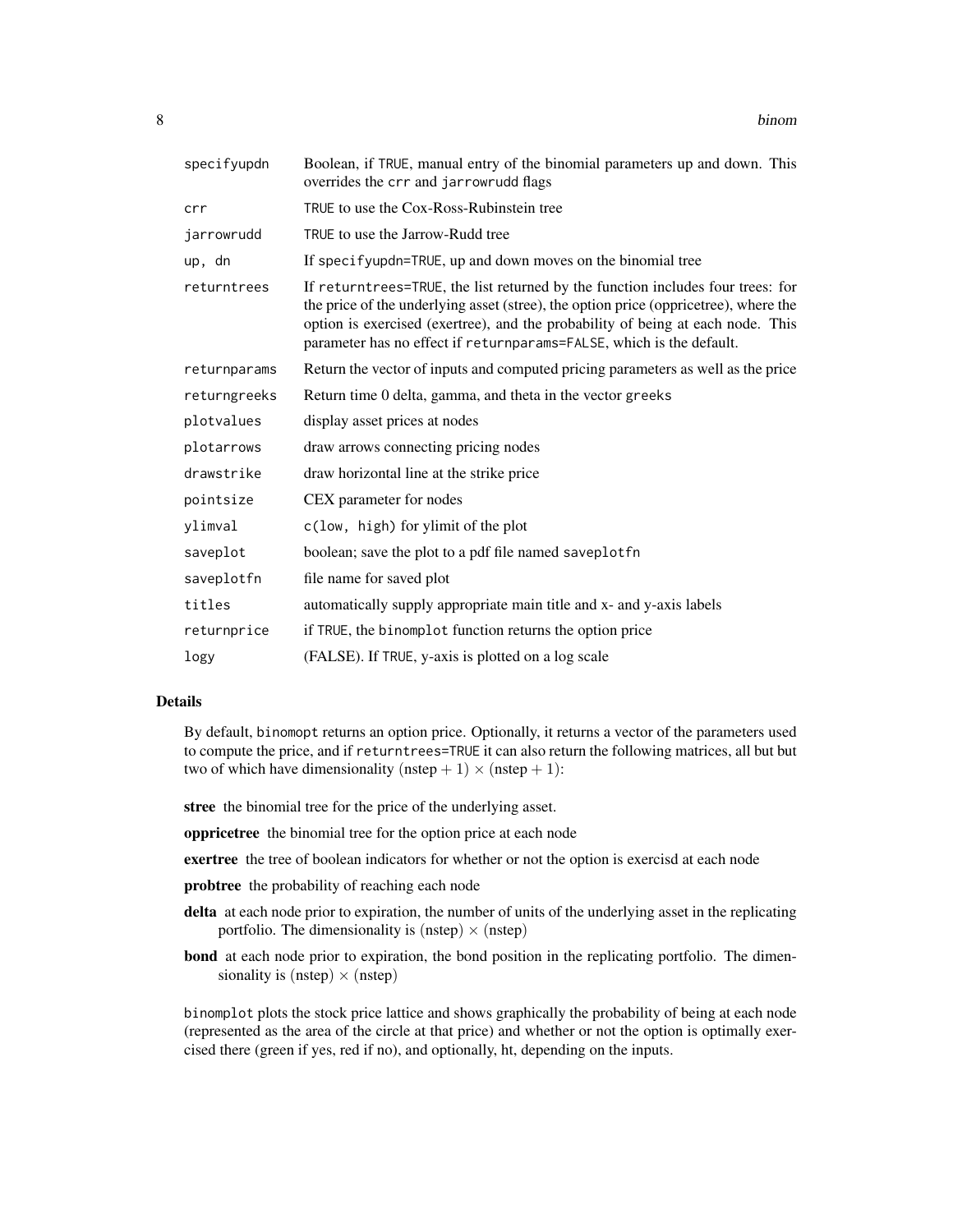#### <span id="page-8-0"></span>blksch 9

#### Value

By default, binomopt returns the option price. If returnparams=TRUE, it returns a list where \$price is the binomial option price and \$params is a vector containing the inputs and binomial parameters used to compute the option price. Optionally, by specifying returntrees=TRUE, the list can include the complete asset price and option price trees, along with trees representing the replicating portfolio over time. The current delta, gamma, and theta are also returned. If returntrees=FALSE and returngreeks=TRUE, only the current price, delta, gamma, and theta are returned. The function binomplot produces a visual representation of the binomial tree.

#### Note

By default, binomopt computes the binomial tree using up and down moves of

$$
u = \exp((r - d) * h + \sigma \sqrt{h})
$$

and

$$
d = \exp((r - d) * h - \sigma \sqrt{h})
$$

You can use different trees: There is a boolean variable CRR to use the Cox-Ross-Rubinstein pricing tree, and you can also supply your own up and down moves with specifyupdn=TRUE. It's important to realize that if you do specify the up and down moves, you are overriding the volatility parameter.

```
s=40; k=40; v=0.30; r=0.08; tt=0.25; d=0; nstep=15
binomopt(s, k, v, r, tt, d, nstep, american=TRUE, putopt=TRUE)
binomopt(s, k, v, r, tt, d, nstep, american=TRUE, putopt=TRUE,
   returnparams=TRUE)
## matches Fig 10.8 in 3rd edition of Derivatives Markets
x <- binomopt(110, 100, .3, .05, 1, 0.035, 3, american=TRUE,
    returntrees=TRUE, returnparams=TRUE)
print(x$oppricretree)
print(x$delta)
print(x$bond)
binomplot(s, k, v, r, tt, d, nstep, american=TRUE, putopt=TRUE)
binomplot(s, k, v, r, tt, d, nstep, american=FALSE, putopt=TRUE)
```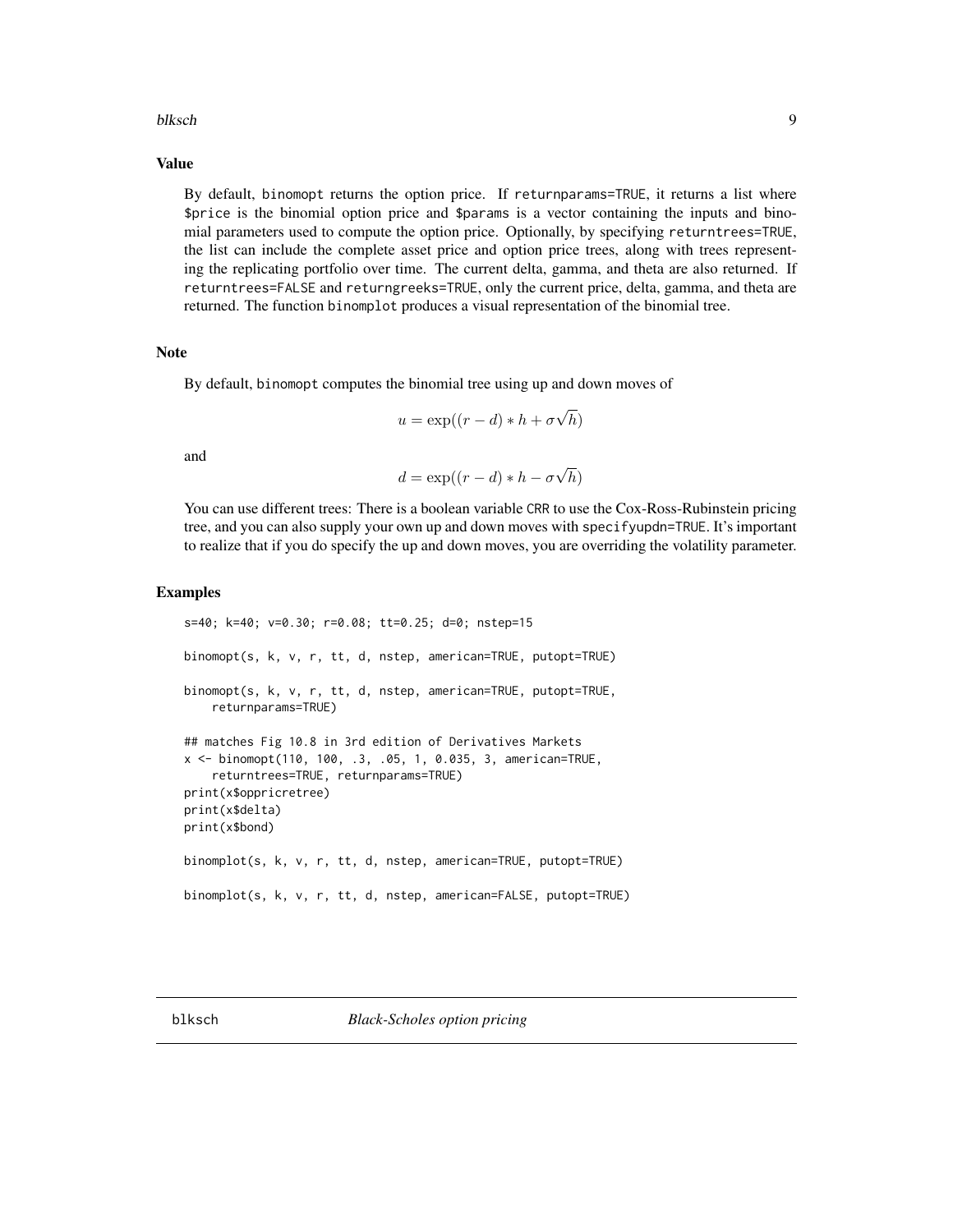#### Description

bscall and bsput compute Black-Scholes call and put prices. The functions assetcall, assetput, cashcall, and cashput provide the prices of binary options that pay one share (the asset options) or \$1 (the cash options) if at expiration the asset price exceeds the strike (the calls) or is below the strike (the puts). We have the identities

bscall(s, k, v, r, tt, d) = assetcall(s, k, v, r, tt, d) - k\*cashcall(s, k, v, r, tt, d) bsput(s, k, v, r, tt, d) =  $k \times \text{cashput}(s, k, v, r, tt, d)$  - assetput(s, k, v, r, tt, d)

#### Usage

bscall(s, k, v, r, tt, d) bsput $(s, k, v, r, tt, d)$ assetcall(s, k, v, r, tt, d) cashcall(s, k, v, r, tt, d) assetput(s, k, v, r, tt, d) cashput(s, k, v, r, tt, d)

#### Arguments

| S      | Price of the underlying asset                                                                                        |
|--------|----------------------------------------------------------------------------------------------------------------------|
| k      | Strike price                                                                                                         |
| $\vee$ | Volatility of the asset price, defined as the annualized standard deviation of the<br>continuously-compounded return |
| r      | Annual continuously-compounded risk-free interest rate                                                               |
| tt     | Time to maturity in years                                                                                            |
| d      | Dividend yield, annualized, continuously-compounded                                                                  |

#### Details

Returns a scalar or vector of option prices, depending on the inputs

#### Value

A Black-Scholes option price. If more than one argument is a vector, the recycling rule determines the handling of the inputs

#### **Note**

It is possible to specify the inputs either in terms of an interest rate and a "dividend yield" or an interest rate and a "cost of carry". In this package, the dividend yield should be thought of as the cash dividend received by the owner of the underlying asset, *or* (equivalently) as the payment received if the owner were to lend the asset.

There are other option pricing packages available for R, and these may use different conventions for specifying inputs. In fOptions, the dividend yield is replaced by the generalized cost of carry, which is the net payment required to fund a position in the underlying asset. If the interest rate is 10% and the dividend yield is 3%, the generalized cost of carry is 7% (the part of the interest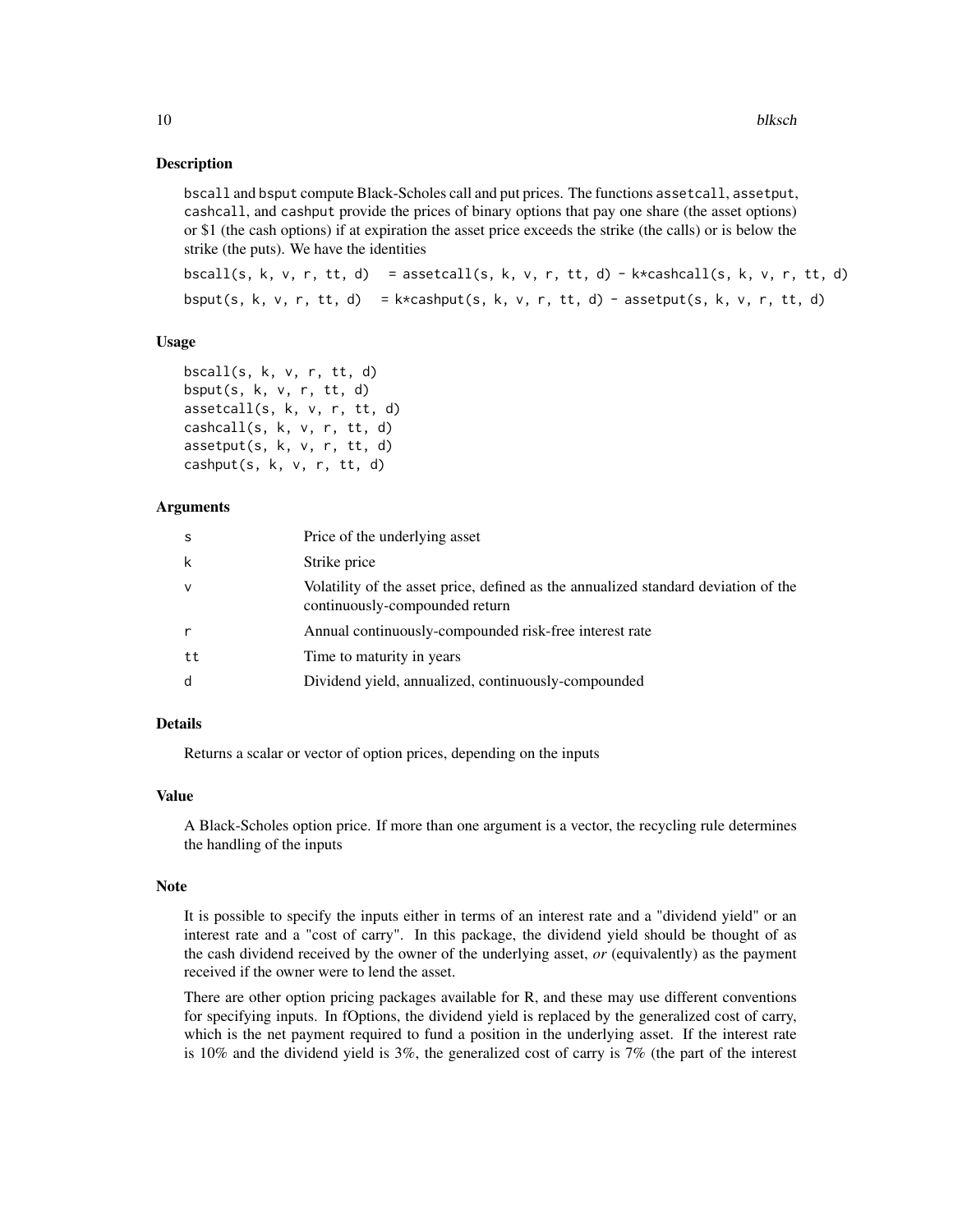#### <span id="page-10-0"></span>bondsimple that the contract of the contract of the contract of the contract of the contract of the contract of the contract of the contract of the contract of the contract of the contract of the contract of the contract o

payment not funded by the dividend payment). Thus, using the GBS function from fOptions, these two expressions return the same price:

bscall(s, k, v, r, tt, d) fOptions::GBSOption('c', S=s, K=k, Time=tt, r=r, b=r-d, sigma=v)

#### Examples

```
s=40; k=40; v=0.30; r=0.08; tt=0.25; d=0;
bscall(s, k, v, r, tt, d)
## following returns the same price as previous
assetcall(s, k, v, r, tt, d) - k*cashcall(s, k, v, r, tt, d)
## return option prices for different strikes
bsput(s, k=38:42, v, r, tt, d)
```
bondsimple *Simple Bond Functions*

#### Description

Basic yield, pricing, duration and convexity calculations. These functions perform simple present value calculations assuming that all periods between payments are the same length. Unlike bond functions in Excel, for example, settlement and maturity dates are not used. By default, duration is Macaulay duration.

#### Usage

```
bondpv(coupon, mat, yield, principal, freq)
bondyield(price, coupon, mat, principal, freq)
duration(price, coupon, mat, principal, freq, modified)
convexity(price, coupon, mat, principal, freq)
```
#### Arguments

| coupon    | annual coupon                                                                                                                                       |
|-----------|-----------------------------------------------------------------------------------------------------------------------------------------------------|
| mat       | maturity in years                                                                                                                                   |
| yield     | annual yield to maturity. If freq $> 1$ , the yield is freq times the per period yield.                                                             |
| principal | maturity payment of the bond, in addition to the final coupon. Default value is<br>\$1,000. If the instrument is an annuity, set principal to zero. |
| freq      | number of payments per year.                                                                                                                        |
| price     | price of the bond                                                                                                                                   |
| modified  | If true, compute modified duration, otherwise compute Macaulay duration. FALSE<br>by default.                                                       |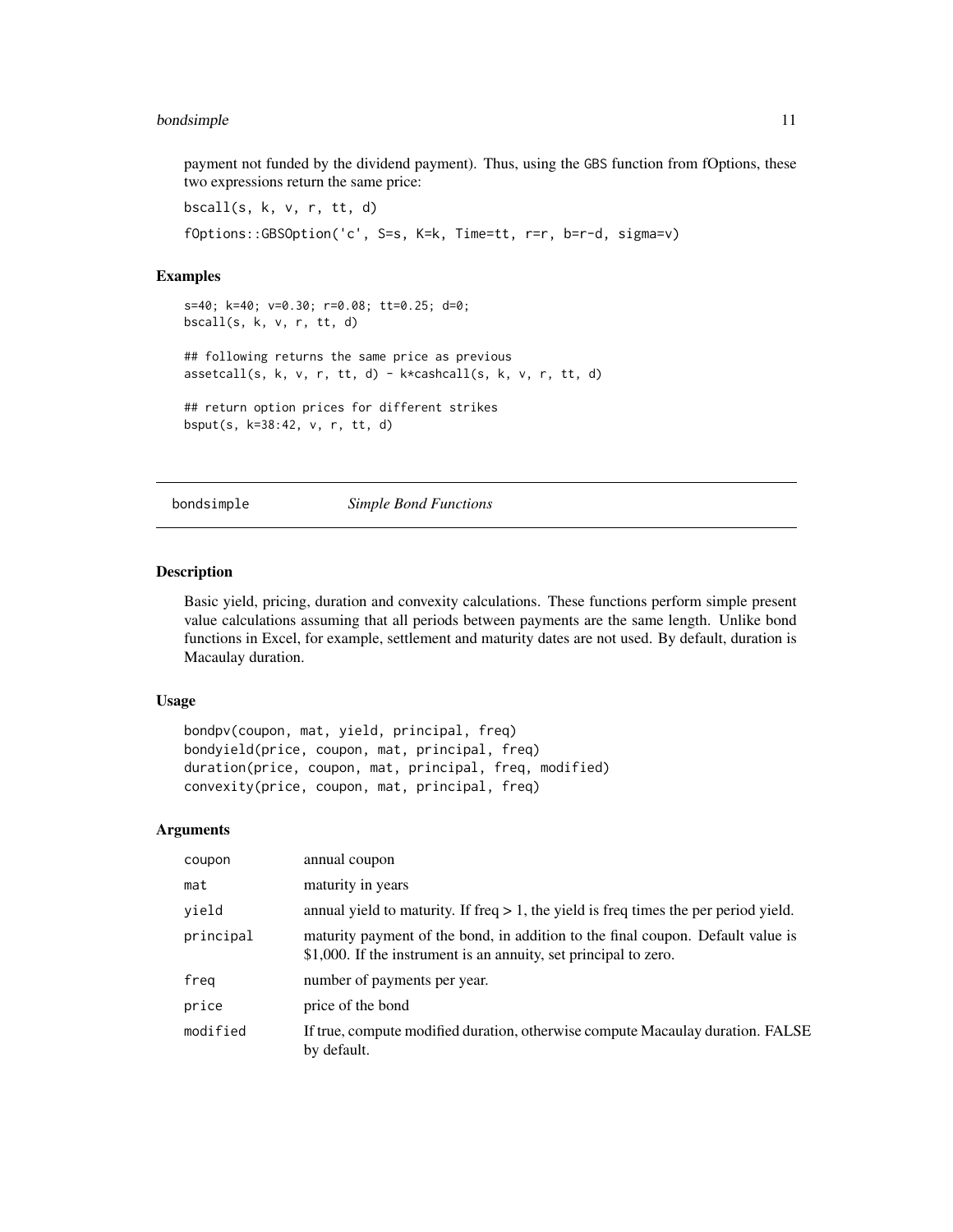#### <span id="page-11-0"></span>Value

Return price, yield, or duration/convexity.

#### Examples

```
coupon <- 6; mat <- 20; freq <- 2; principal <- 100; yield <- 0.045;
```

```
price <- bondpv(coupon, mat, yield, principal, freq) # 119.7263
bondyield(coupon, mat, price=price, principal, freq) # 0.045
duration(price, coupon, mat, principal, freq, modified=FALSE) # 12.5043
duration(price, coupon, mat, principal, freq, modified=TRUE) # 12.3928
convexity(price, coupon, mat, principal, freq) # 205.3245
```
compound *Compound options*

#### Description

A compound option is an option for which the underlying asset is an option. The underlying option (the option on which there is an option) in turn has an underlying asset. The definition of a compound option requires specifying

- whether you have the right to buy or sell an underlying option
- whether the underlying option (the option upon which there is an option) is a put or a call
- the price at which you can buy or sell the underlying option (strike price kco the strike on the compound option)
- the price at which you can buy or sell the underlying asset should you exercise the compound option (strike price kuo — the strike on the underlying option)
- the date at which you have the option to buy or sell the underlying option (first exercise date, t1)
- the date at which the underlying option expires, t2

Given these possibilities, you can have a call on a call, a put on a call, a call on a put, and a put on a put. The valuation procedure require knowing, among other things, the underlying asset price at which it will be worthwhile to acquire the underlying option.

Given the underlying option, there is a parity relationship: If you buy a call on a call and sell a call on a call, you have acquired the underlying call by paying the present value of the strike, kco.

#### Usage

```
binormsdist(x1, x2, rho)
optionsoncall(s, kuo, kco, v, r, t1, t2, d)
optionsonput(s, kuo, kco, v, r, t1, t2, d)
calloncall(s, kuo, kco, v, r, t1, t2, d, returnscritical)
callonput(s, kuo, kco, v, r, t1, t2, d, returnscritical)
putoncall(s, kuo, kco, v, r, t1, t2, d, returnscritical)
putonput(s, kuo, kco, v, r, t1, t2, d, returnscritical)
```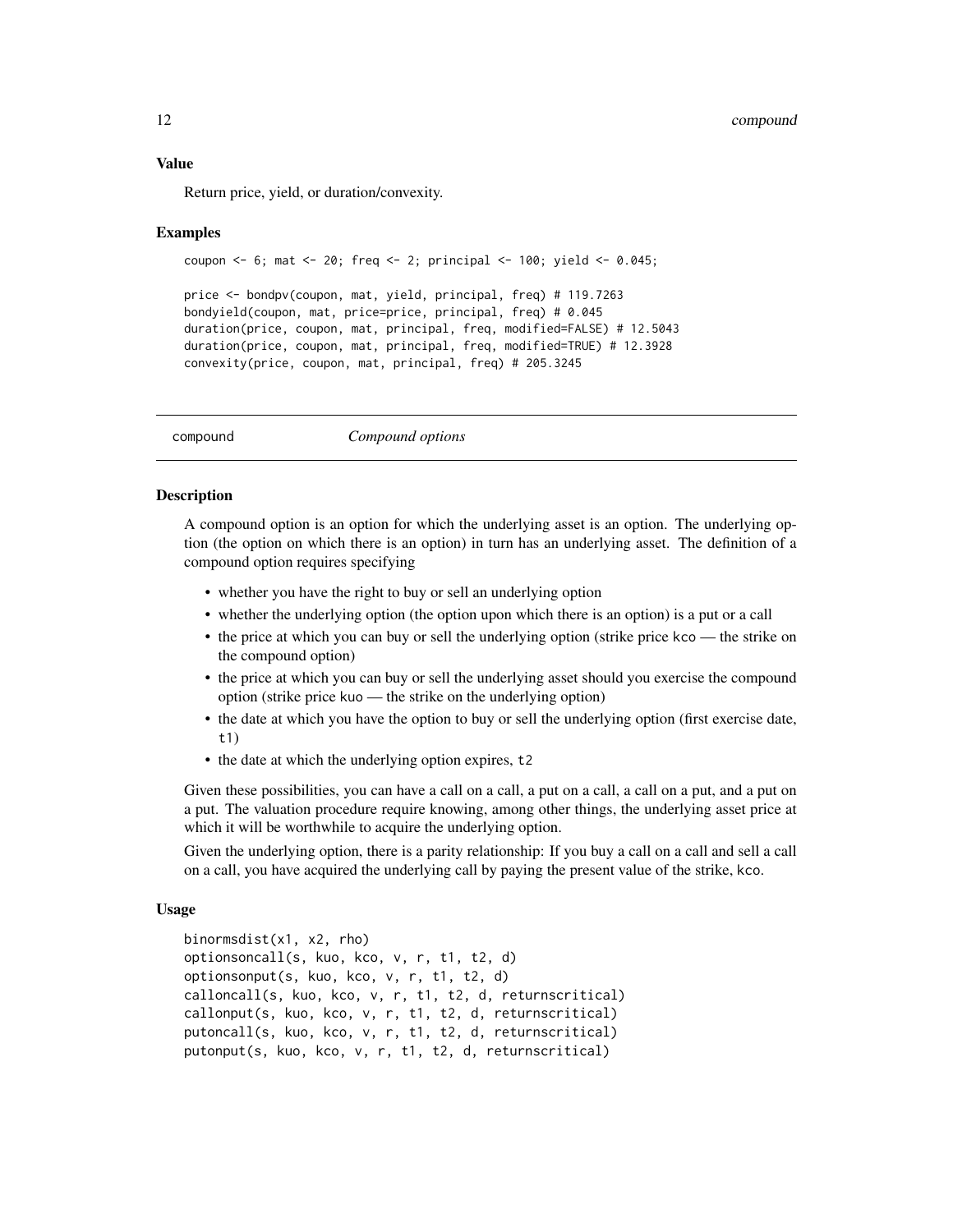#### <span id="page-12-0"></span>geomasianme and 13

#### Arguments

| S               | Price of the asset on which the underlying option is written                                                                                                         |
|-----------------|----------------------------------------------------------------------------------------------------------------------------------------------------------------------|
| $\vee$          | Volatility of the underlying asset, defined as the annualized standard deviation<br>of the continuously-compounded return                                            |
| r               | Annual continuously-compounded risk-free interest rate                                                                                                               |
| d               | Dividend yield of the underlying asset, annualized, continuously-compounded                                                                                          |
| kuo             | strike on the underlying option                                                                                                                                      |
| kco             | strike on compound option (the price at which you would buy or sell the under-<br>lying option at time t1)                                                           |
| t1              | time until exercise for the compound option                                                                                                                          |
| t2              | time until exercise for the underlying option                                                                                                                        |
| x1, x2          | values at which the cumulative bivariate normal distribution will be evaluated                                                                                       |
| rho             | correlation between x1 and x2                                                                                                                                        |
| returnscritical |                                                                                                                                                                      |
|                 | (FALSE) boolean determining whether the function returns just the options price<br>(the default) or the option price along with the asset price above or below which |

#### Value

The option price, and optionally, the stock price above or below which the compound option is exercised. The compound option functions are not vectorized, but the greeks function should work, apart from theta.

### Note

The compound option formulas are not vectorized.

<span id="page-12-1"></span>geomasianmc *Geometric Asian option prices computed by Monte Carlo*

#### Description

Geometric average Asian option prices

#### Usage

```
geomasianmc(s, k, v, r, tt, d, m, numsim, printsds=FALSE)
```
the compound option is exercised.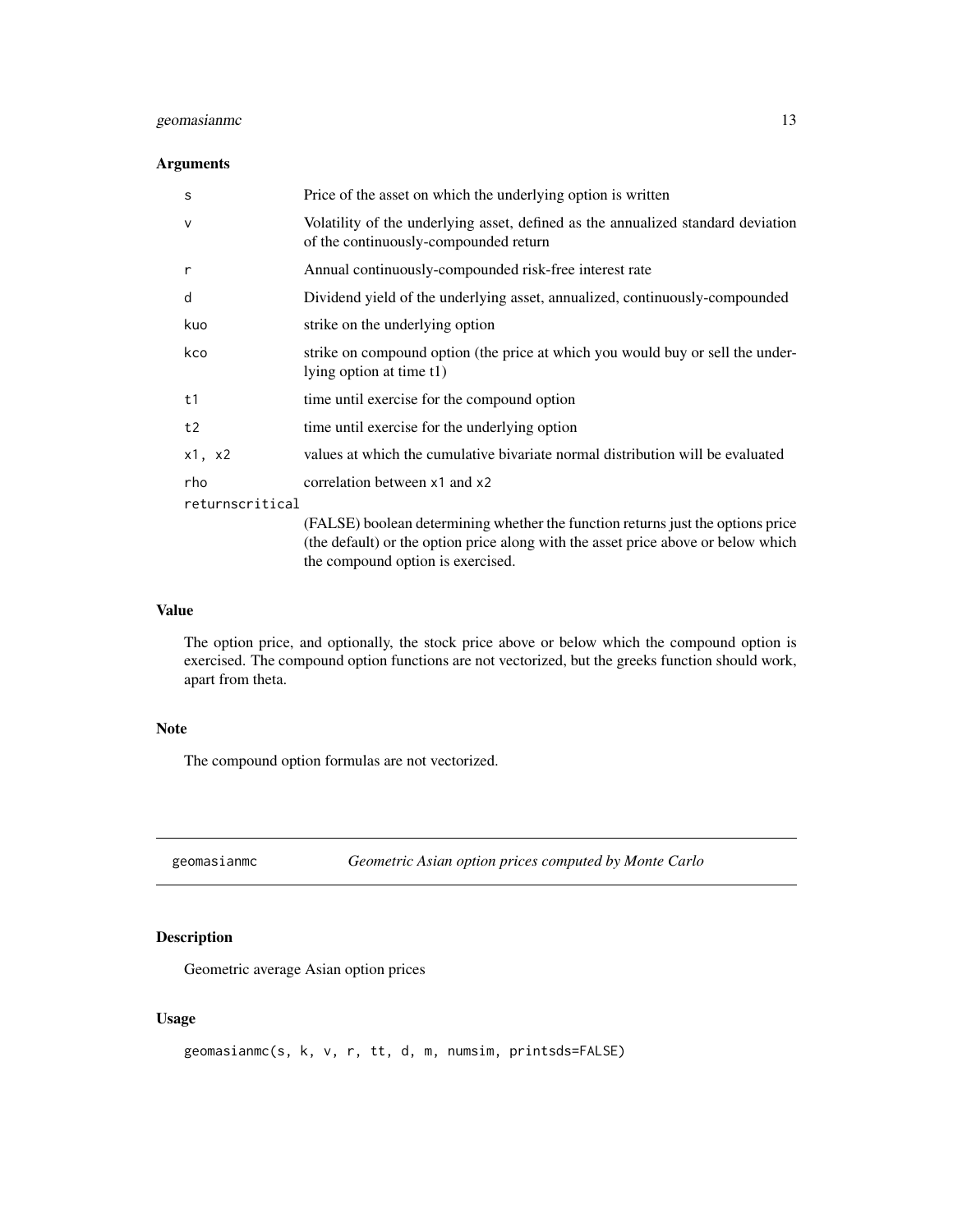<span id="page-13-0"></span>14 greeks

#### Arguments

| <sub>S</sub> | Price of underlying asset                                                                                                         |
|--------------|-----------------------------------------------------------------------------------------------------------------------------------|
| k            | Strike price of the option. In the case of average strike options, $k/s$ is the mul-<br>tiplier for the average                   |
| $\mathsf{V}$ | Volatility of the underlygin asset price, defined as the annualized standard devi-<br>ation of the continuously-compounded return |
| r            | Annual continuously-compounded risk-free interest rate                                                                            |
| tt           | Time to maturity in years                                                                                                         |
| d            | Dividend yield, annualized, continuously-compounded                                                                               |
| m            | Number of prices in the average calculation                                                                                       |
| numsim       | Number of Monte Carlo iterations                                                                                                  |
| printsds     | Print standard deviation for the particular Monte Carlo calculation                                                               |

#### Value

Array of geometric average option prices, along with vanilla European option prices implied by the the simulation. Optionally returns Monte Carlo standard deviations. Note that exact solutions for these prices exist, the purpose is to see how the Monte Carlo prices behave.

#### See Also

Other Asian: [arithasianmc](#page-1-1), [arithavgpricecv](#page-2-1), [asiangeomavg](#page-3-1)

#### Examples

s=40; k=40; v=0.30; r=0.08; tt=0.25; d=0; m=3; numsim=1e04 geomasianmc(s, k, v, r, tt, d, m, numsim, printsds=FALSE)

greeks *Calculate option Greeks*

#### Description

The functions greeks and greeks2 provide two different calling conventions for computing a full set of option Greeks. greeks simply requires entering a pricing function with parameters. greeks2 requires the use of named parameter entries. The function bsopt calls greeks2 to produce a full set of prices and greeks for calls and puts. These functions are all vectorized, the only restriction being that the functions will produce an error if the recycling rule can not be used safely (that is, if parameter vector lengths are not integer multiples of one another).

#### Usage

```
greeks(f, complete=FALSE, long=FALSE, initcaps=TRUE)
# must used named list entries:
greeks2(fn, ...)
bsopt(s, k, v, r, tt, d)
```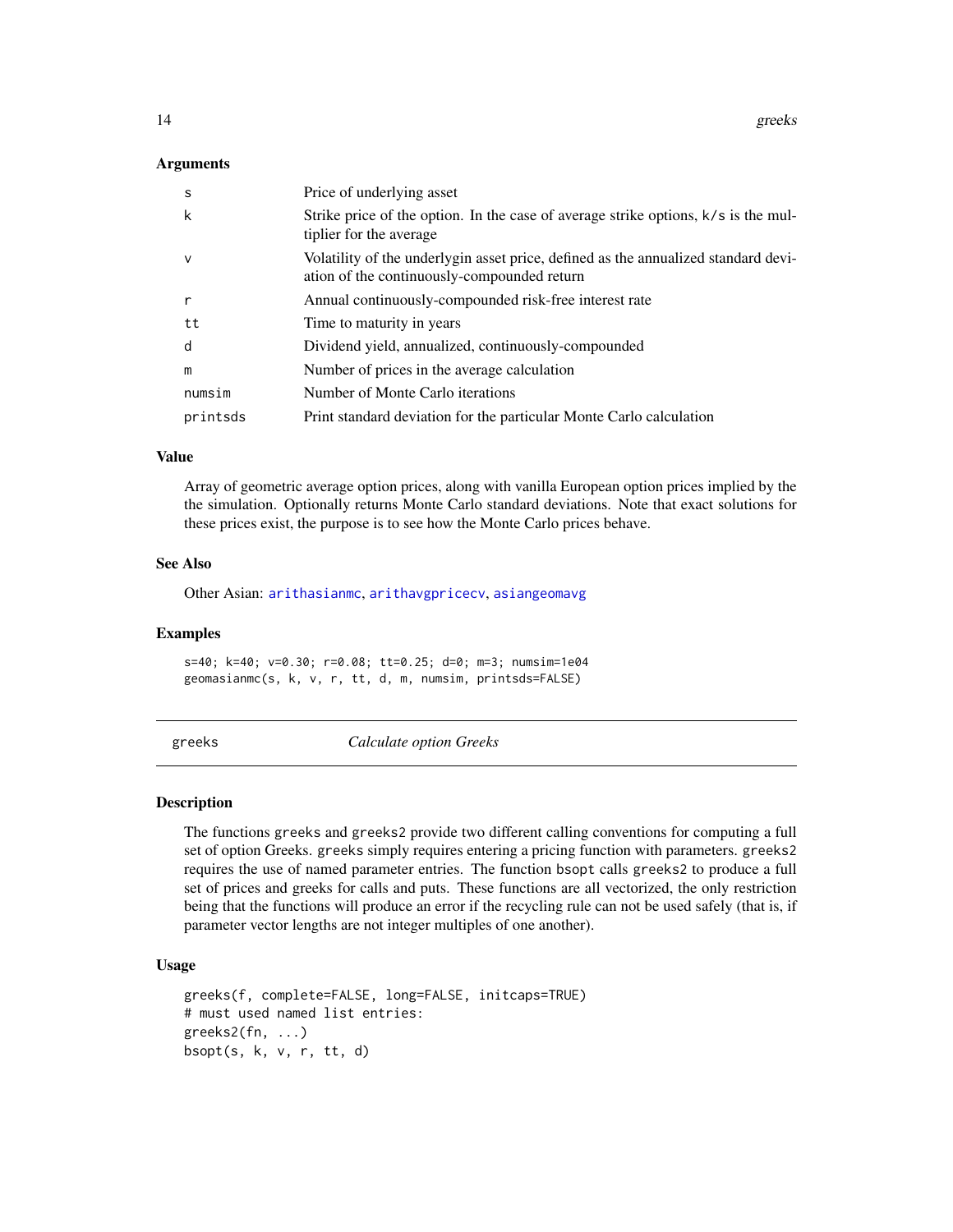#### greeks and the set of the set of the set of the set of the set of the set of the set of the set of the set of the set of the set of the set of the set of the set of the set of the set of the set of the set of the set of th

#### **Arguments**

| S            | Price of underlying asset                                                                                                                                                                                                                |
|--------------|------------------------------------------------------------------------------------------------------------------------------------------------------------------------------------------------------------------------------------------|
| k            | Option strike price                                                                                                                                                                                                                      |
| $\vee$       | Volatility of the underlying asset, defined as the annualized standard deviation<br>of the continuously-compounded return                                                                                                                |
| r            | Annual continuously-compounded risk-free interest rate                                                                                                                                                                                   |
| tt           | Time to maturity in years                                                                                                                                                                                                                |
| d            | Dividend yield of the underlying asset, annualized, continuously-compounded                                                                                                                                                              |
| fn           | Pricing function name, not in quotes                                                                                                                                                                                                     |
| $\mathsf{f}$ | Fully-specified option pricing function, including inputs which need not be named.<br>For example, you can enter greeks (bscall $(40, 40, .3, .08, .25, 0)$ )                                                                            |
| complete     | FALSE. If TRUE, return a data frame with columns equal to input parameters,<br>function name, premium, and greeks (each greek is a column). This is experi-<br>mental and the output may change. Convert to long format using long=TRUE. |
| long         | FALSE. If complete=TRUE, then long=TRUE will return a long data frame, where<br>each row contains input parameters, function name, and either the premium or<br>one of the greeks                                                        |
| initcaps     | TRUE. If true, capitalize names (e.g. "Delta" vs "delta")                                                                                                                                                                                |
| $\ddotsc$    | Pricing function inputs, must be named, may either be a list or not                                                                                                                                                                      |

#### Details

Numerical derivatives are calculated using a simple difference. This can create numerical problems in edge cases. It might be good to use the package numDeriv or some other more sophisticated calculation, but the current approach works well with vectorization.

#### Value

A named list of Black-Scholes option prices and Greeks, or optionally ('complete=TRUE') a dataframe.

#### Note

The pricing function being passed to the greeks function must return a numeric vector. For example, callperpetual must be called with the option showbarrier=FALSE (the default). The pricing function call cannot contain a variable named 'z91k25'.

```
s=40; k=40; v=0.30; r=0.08; tt=0.25; d=0;
greeks(bscall(s, k, v, r, tt, d), complete=FALSE, long=FALSE, initcaps=TRUE)
greeks2(bscall, list(s=s, k=k, v=v, r=r, tt=tt, d=d))
greeks2(bscall, list(s=s, k=k, v=v, r=r, tt=tt, d=d))[c('Delta', 'Gamma'), ]
bsopt(s, k, v, r, tt, d)
bsopt(s, c(35, 40, 45), v, r, tt, d)
bsopt(s, c(35, 40, 45), v, r, tt, d)[['Call']][c('Delta', 'Gamma'), ]
```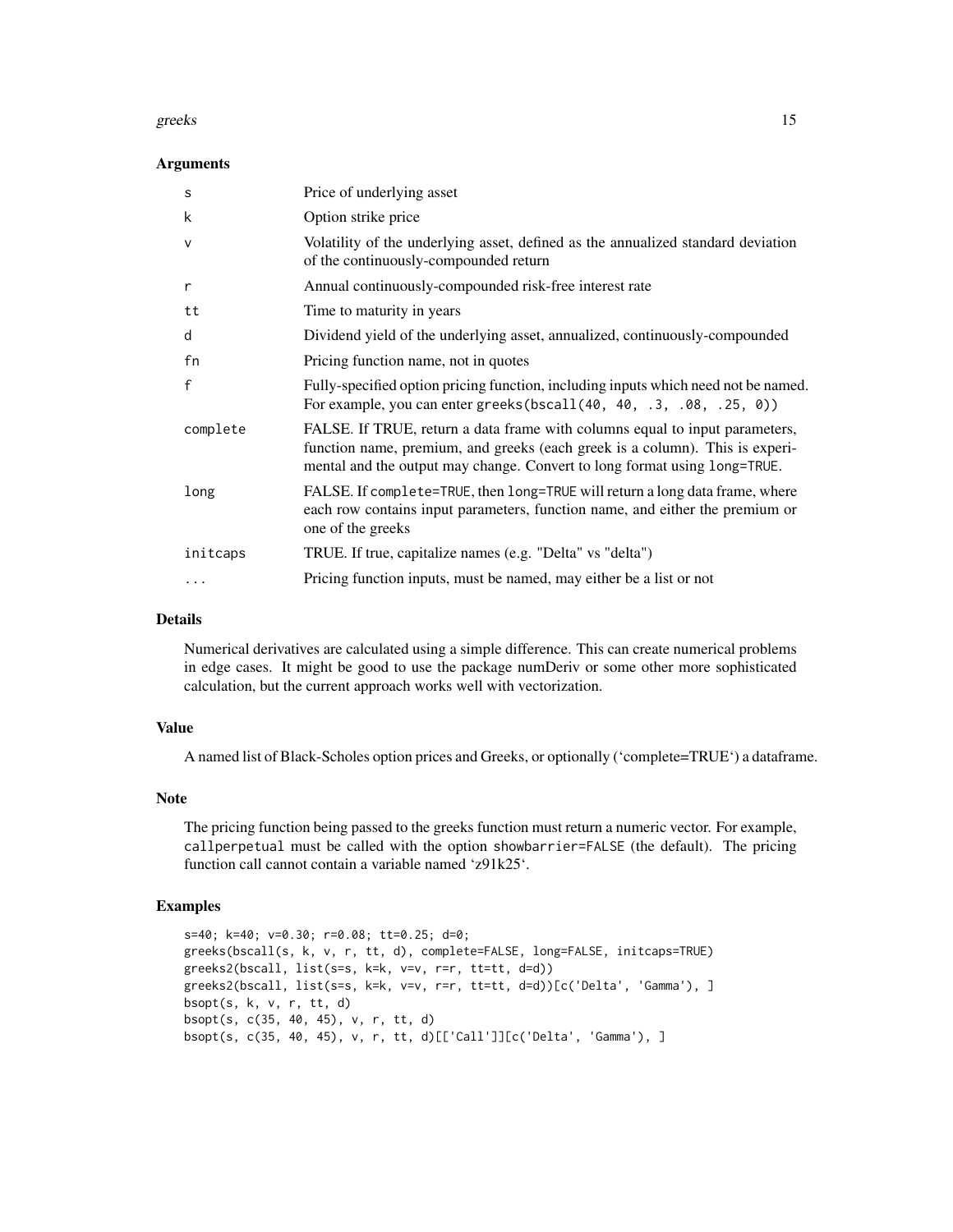```
## plot Greeks for calls and puts for 500 different stock prices
##
## This plot can generate a "figure margins too large" error
## in Rstudio
k <- 100; v <- 0.30; r <- 0.08; tt <- 2; d <- 0
S \leq -seq(.5, 250, by=.5)Call <- greeks(bscall(S, k, v, r, tt, d))
Put <- greeks(bsput(S, k, v, r, tt, d))
y <- list(Call=Call, Put=Put)
par(mfrow=c(4, 4), mar=c(2, 2, 2, 2)) ## create a 4x4 plot
for (i in names(y)) {
    for (j in rownames(y[[i]])) { ## loop over greeks
        plot(S, y[[i]][j, ], main=paste(i, j), ylab=j, type='l')
    }
}
## Not run:
## Using complete option for calls
call_long <- greeks(bscall(S, k, v, r, tt, d), complete=TRUE, long=TRUE)
ggplot2::ggplot(call_long, aes(x=s, y=value)) +
      geom_line() + facet_wrap(~greek, scales='free')
## End(Not run)
```
implied *Black-Scholes implied volatility and price*

#### Description

bscallimpvol and bsputimpvol compute Black-Scholes implied volatilties. The functions bscallimps and bsputimps, compute stock prices implied by a given option price, volatility and option characteristics.

#### Usage

```
bscallimpvol(s, k, r, tt, d, price)
bsputimpvol(s, k, r, tt, d, price)
bscallimps(s, k, v, r, tt, d, price)
bsputimps(s, k, v, r, tt, d, price)
```
#### Arguments

| S     | Stock price                                                                                                     |
|-------|-----------------------------------------------------------------------------------------------------------------|
| k     | Strike price of the option                                                                                      |
| v     | Volatility of the stock, defined as the annualized standard deviation of the continuously-<br>compounded return |
| r     | Annual continuously-compounded risk-free interest rate                                                          |
| tt    | Time to maturity in years                                                                                       |
| d     | Dividend yield, annualized, continuously-compounded                                                             |
| price | Option price when computing an implied value                                                                    |

<span id="page-15-0"></span>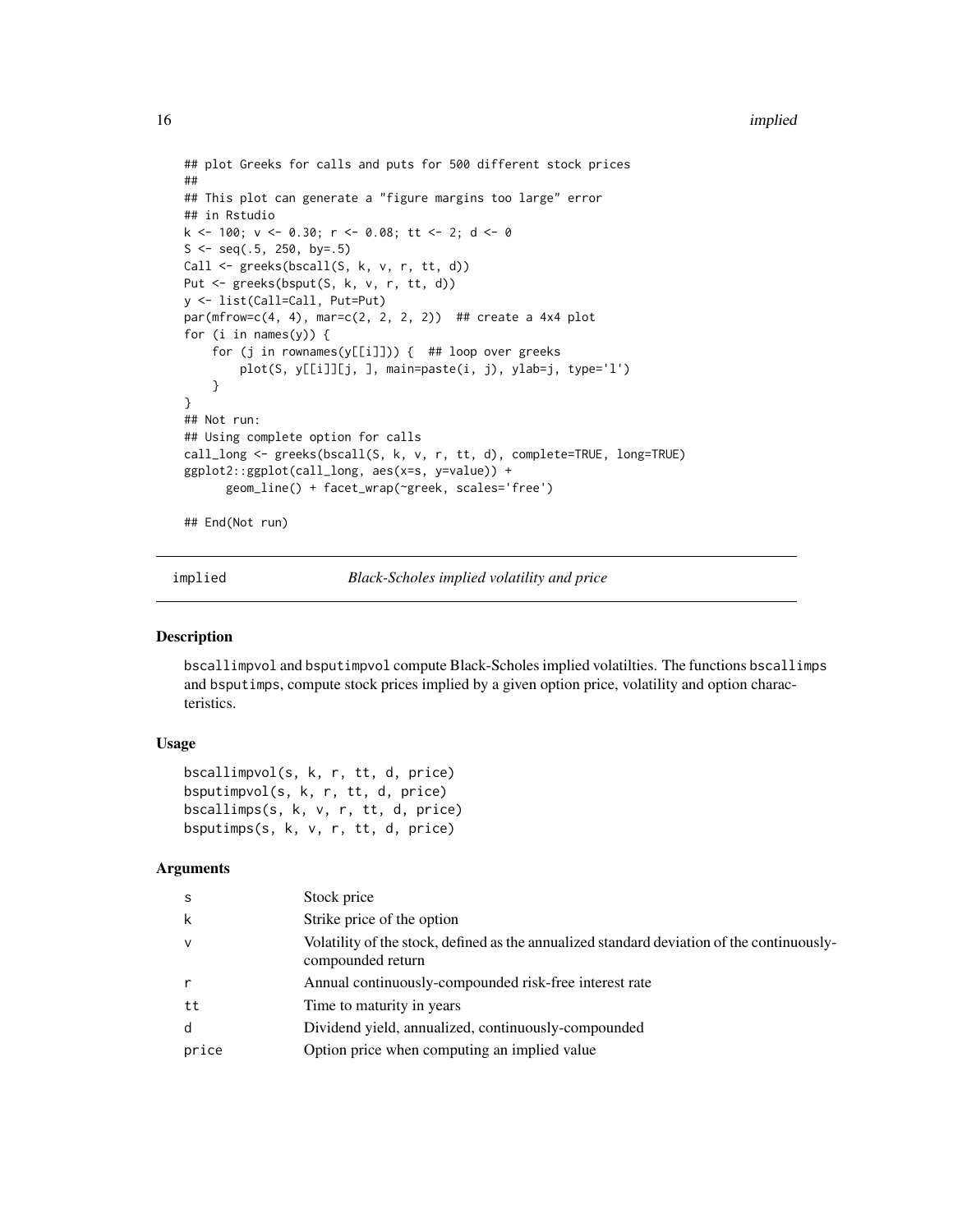#### <span id="page-16-0"></span>jumps 17

#### Format

An object of class numeric of length 1.

#### Details

Returns a scalar or vector of option prices, depending on the inputs

#### Value

Implied volatility (for the "impvol" functions) or implied stock price (for the "impS") functions.

#### Note

Implied volatilties and stock prices do not exist if the price of the option exceeds no-arbitrage bounds. For example, if the interest rate is non-negative, a 40 strike put cannot have a price exceeding \$40.

#### Examples

```
s=40; k=40; v=0.30; r=0.08; tt=0.25; d=0;
bscallimpvol(s, k, r, tt, d, 4)
bsputimpvol(s, k, r, tt, d, 4)
bscallimps(s, k, v, r, tt, d, 4)
bsputimps(s, k, v, r, tt, d, 4)
```
jumps *Option pricing with jumps*

#### Description

The functions cashjump, assetjump, and mertonjump return call and put prices, as vectors named "Call" and "Put", or "Call1", "Call2", etc. in case inputs are vectors. The pricing model is the Merton jump model, in which jumps are lognormally distributed.

#### Usage

```
assetjump(s, k, v, r, tt, d, lambda, alphaj, vj)
cashjump(s, k, v, r, tt, d, lambda, alphaj, vj)
mertonjump(s, k, v, r, tt, d, lambda, alphaj, vj)
```
#### Arguments

|   | Stock price                                                                                                     |
|---|-----------------------------------------------------------------------------------------------------------------|
| k | Strike price of the option                                                                                      |
|   | Volatility of the stock, defined as the annualized standard deviation of the continuously-<br>compounded return |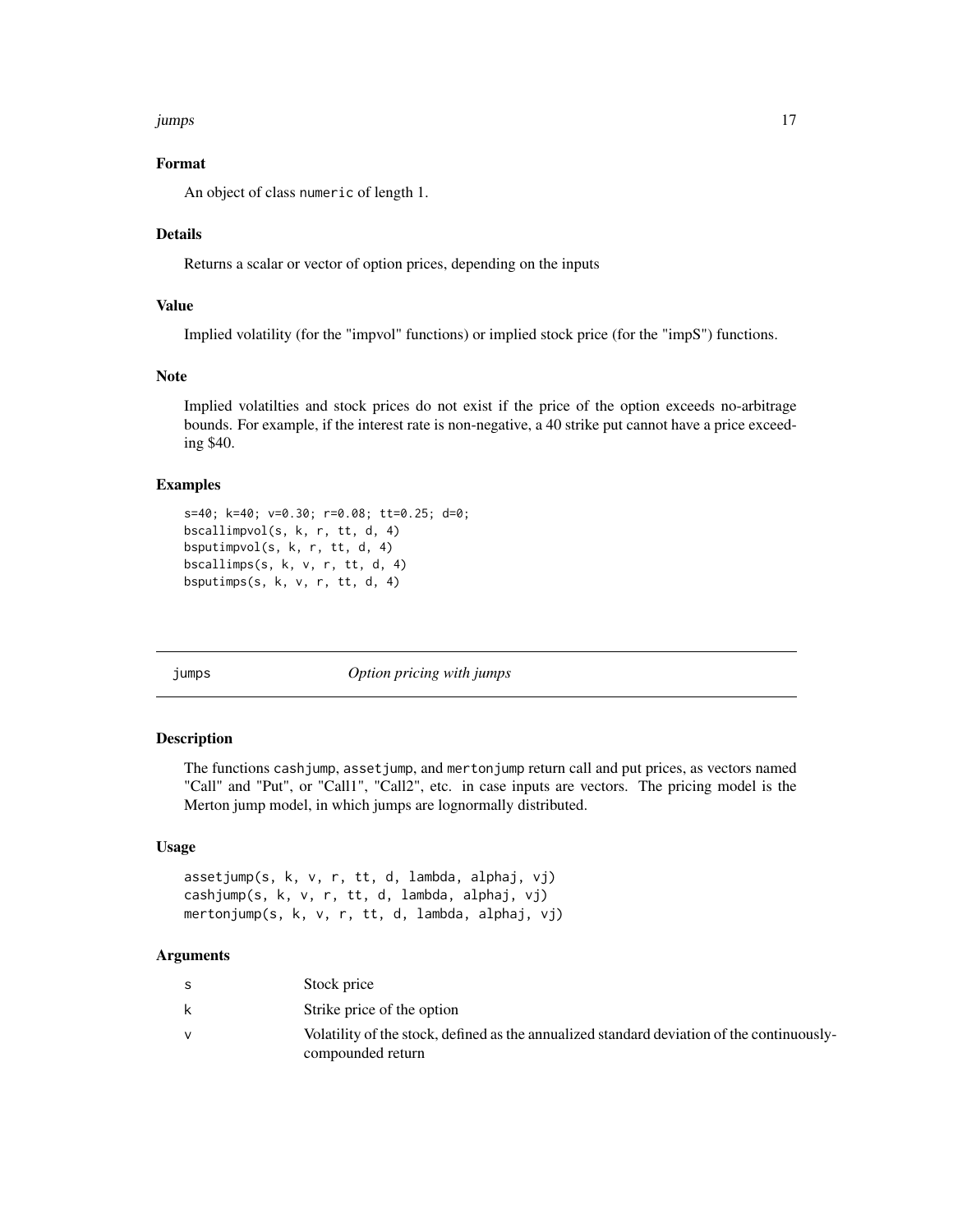18 *jumps* 

| r      | Annual continuously-compounded risk-free interest rate          |
|--------|-----------------------------------------------------------------|
| tt     | Time to maturity in years                                       |
| d      | Dividend yield, annualized, continuously-compounded             |
| lambda | Poisson intensity: expected number of jumps per year            |
| alphaj | Mean change in log price conditional on a jump                  |
| vj     | Standard deviation of change in log price conditional on a jump |

#### Details

Returns a scalar or vector of option prices, depending on the inputs

#### Value

A vector of call and put prices computed using the Merton lognormal jump formula.

#### See Also

McDonald, Robert L., *Derivatives Markets*, 3rd Edition (2013) Chapter 24 bscall bsput

```
s \leq 40; k \leq 40; v \leq 0.30; r \leq 0.08; tt \leq 2; d \leq 0;
lambda <- 0.75; alphaj <- -0.05; vj <- .35;
bscall(s, k, v, r, tt, d)
bsput(s, k, v, r, tt, d)
mertonjump(s, k, v, r, tt, d, 0, 0, 0)
mertonjump(s, k, v, r, tt, d, lambda, alphaj, vj)
## following returns the same price as previous
c(1, -1)*(assertjump(s, k, v, r, tt, d, lambda, alphaj, vj) -k*cashjump(s, k, v, r, tt, d, lambda, alphaj, vj))
## return call prices for different strikes
kseq <- 20:60
cp <- mertonjump(s, kseq, v, r, tt, d, lambda, alphaj,
    vj)[paste0('Call', 1:length(kseq))]
## Implied volatilities: Compute Black-Scholes implied volatilities
## for options priced using the Merton jump model
vimp <- sapply(1:length(kseq), function(i) bscallimpvol(s, kseq[i],
    r, tt, d, cp[i]))
plot(kseq, vimp, main='Implied volatilities', xlab='Strike',
    ylab='Implied volatility', ylim=c(0.30, 0.50))
```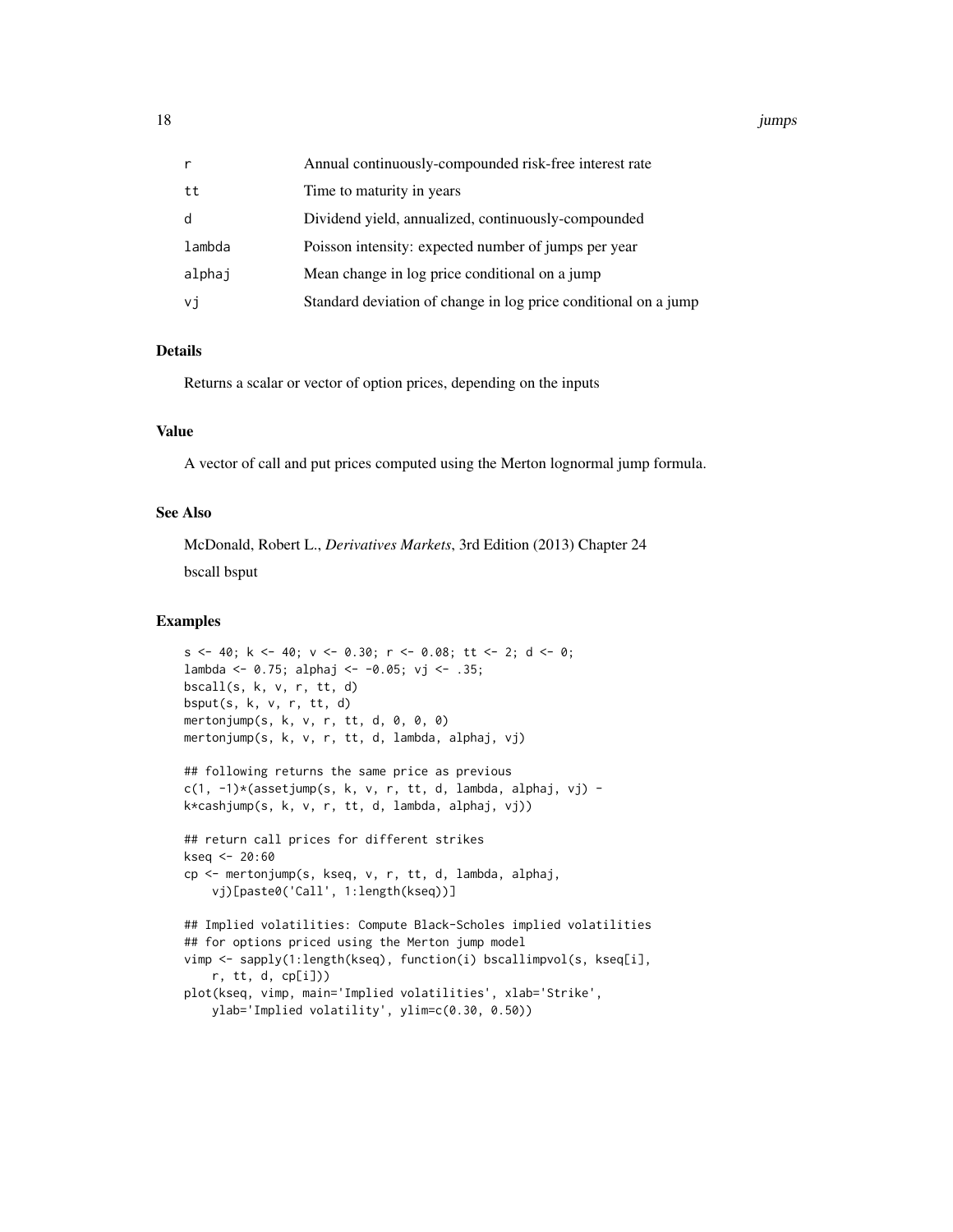<span id="page-18-0"></span>

#### Description

callperpetual and putperpetual compute prices of perpetual American options. The functions optionally return the exercise barriers (the prices at which the options are optimally exercised).

#### Usage

```
callperpetual(s, k, v, r, d, showbarrier)
putperpetual(s, k, v, r, d, showbarrier)
```
#### Arguments

| <sub>S</sub> | Price of the underlying asset                                                                                        |
|--------------|----------------------------------------------------------------------------------------------------------------------|
| k            | Strike price                                                                                                         |
| $\vee$       | Volatility of the asset price, defined as the annualized standard deviation of the<br>continuously-compounded return |
| $\mathsf{r}$ | Annual continuously-compounded risk-free interest rate                                                               |
| d            | Dividend yield, annualized, continuously-compounded                                                                  |
| showbarrier  | Boolean (FALSE). If TRUE, the option price and exercise barrier are returned<br>as a list                            |

#### Details

Returns a scalar or vector of option prices, depending on the inputs

callperpetual(s, k, v, r, tt, d)

#### Value

Option price, and optionally the optimal exercise barrier.

#### Note

If the dividend yield is zero, a perpetual call is never exercised. The pricing function in this case will return the stock price, which is the limiting option price as the dividend yield goes to zero. Similarly, if the risk-free rate is zero, a perpetual put is never exercised. The pricing function will return the strike price in this case, which is the limiting value of the pricing function as the interest rate approaches zero.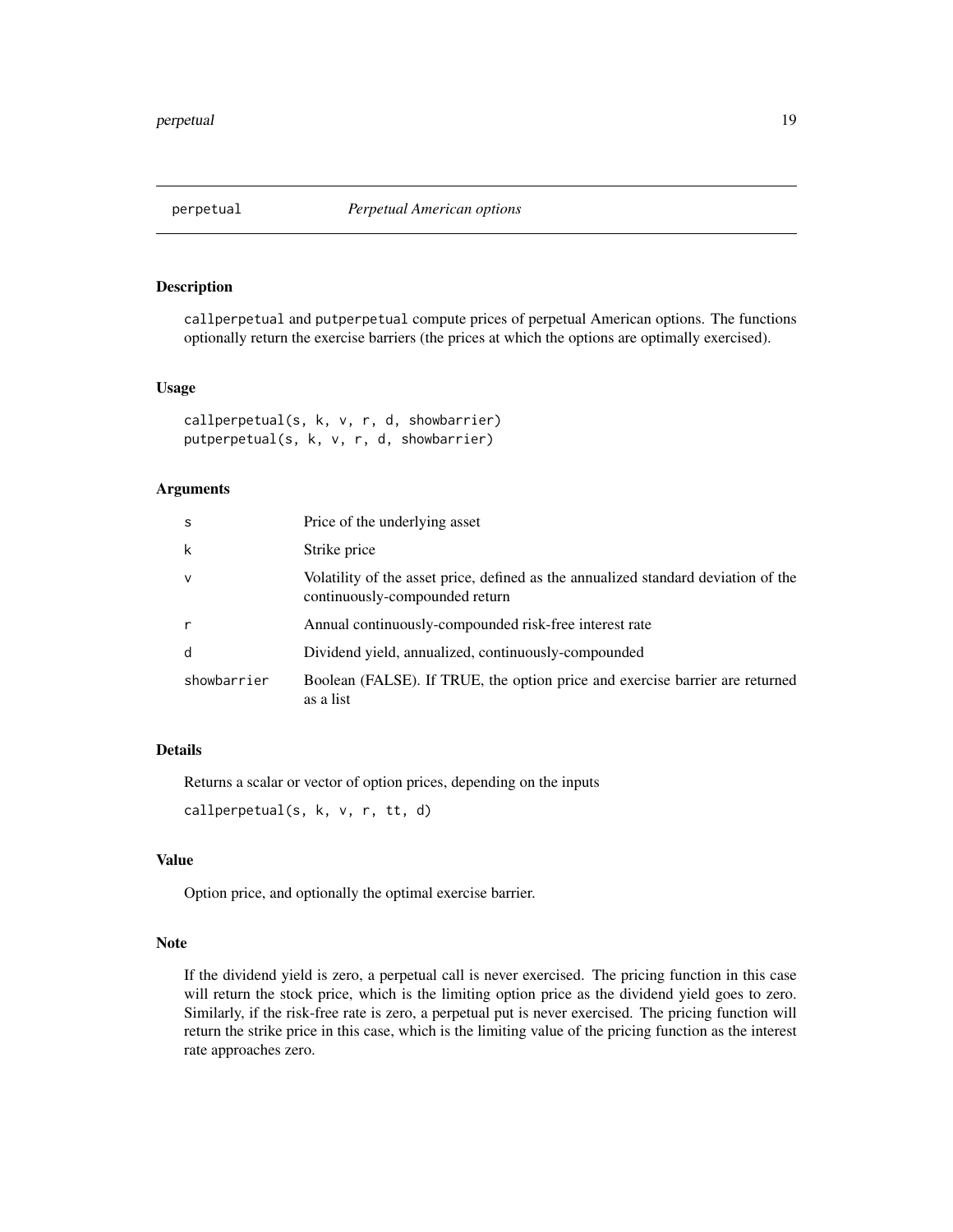#### Examples

```
s=40; k=40; v=0.30; r=0.08; d=0.02;
callperpetual(s, k, v, r, d)
putperpetual(s, c(35, 40, 45), v, r, d, showbarrier=TRUE)
```
quincunx *Quincunx simulation*

#### Description

quincunx simulates balls dropping down a pegboard with a 50% chance of bouncing right or left at each level. The balls accumulate in bins. If enough balls are dropped, the distribution approaches normality. This device is called a quincunx. See [http://www.mathsisfun.com/data/quincunx.](http://www.mathsisfun.com/data/quincunx.html) [html](http://www.mathsisfun.com/data/quincunx.html)

#### Usage

quincunx( $n = 3$ , numballs = 20, delay = 0.1, probright = 0.5, plottrue = TRUE)

#### Arguments

| n         | Integer The number of peg levels, default is 3                                                                                                                                                                                                                                                                                                                                    |
|-----------|-----------------------------------------------------------------------------------------------------------------------------------------------------------------------------------------------------------------------------------------------------------------------------------------------------------------------------------------------------------------------------------|
| numballs  | Integer The number of balls dropped, default is 20                                                                                                                                                                                                                                                                                                                                |
| delay     | Numeric Number of seconds between ball drops. Set delay $> 0$ to see animation<br>with delay seconds between dropped balls. If delay $\langle 0, 0 \rangle$ , the simulation will<br>run to completion without delays. If delay $==$ 0, the user must hit <return> for<br/>the next ball to drop. The default is 0.1 second and can be set with the delay<br/>parameter.</return> |
| probright | Numeric The probability the ball bounces to the right; default is 0.5                                                                                                                                                                                                                                                                                                             |
| plottrue  | Boolean If TRUE, the display will indicate bin levels if the distribution were<br>normal. Default is TRUE                                                                                                                                                                                                                                                                         |

```
## These examples will not display correctly within RStudio unless
## the plot window is large
quincunx(delay=0)
quincunx(n=10, numballs=200, delay=0)
quincunx(n=20, numballs=200, delay=0, probright=0.7)
```
<span id="page-19-0"></span>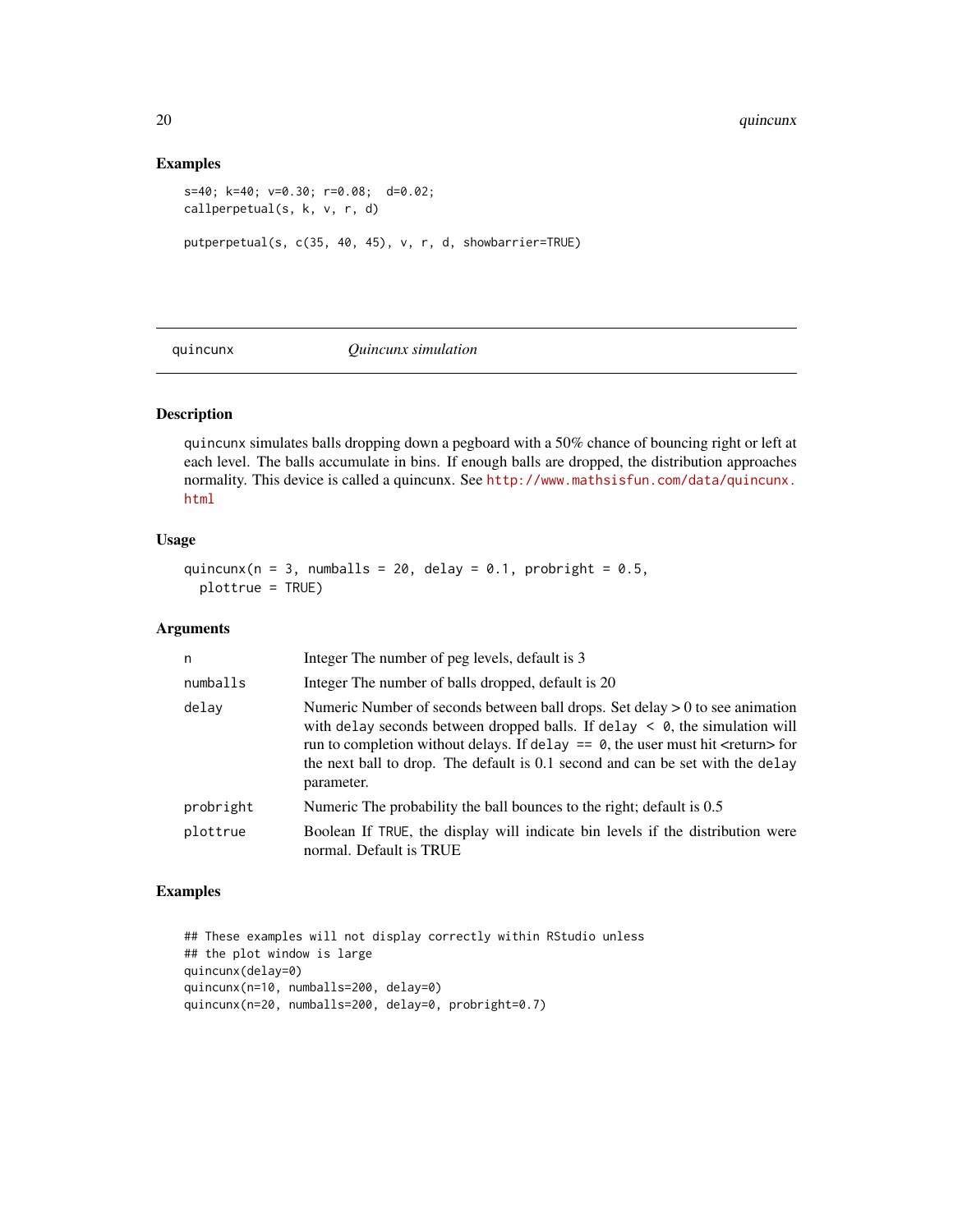# <span id="page-20-0"></span>**Index**

∗Topic datasets implied , [16](#page-15-0) .tol *(*implied *)* , [16](#page-15-0) arithasianmc , [2](#page-1-0) , *[3](#page-2-0) , [4](#page-3-0)* , *[14](#page-13-0)* arithavgpricecv , *[2](#page-1-0)* , [3](#page-2-0) , *[4](#page-3-0)* , *[14](#page-13-0)* asiangeomavg , *[2](#page-1-0) , [3](#page-2-0)* , [4](#page-3-0) , *[14](#page-13-0)* assetcall *(*blksch *)* , [9](#page-8-0) assetdicall *(*barriers *)* , [5](#page-4-0) assetdiput *(*barriers *)* , [5](#page-4-0) assetdocall *(*barriers *)* , [5](#page-4-0) assetdoput *(*barriers *)* , [5](#page-4-0) assetjump *(*jumps *)* , [17](#page-16-0) assetput *(*blksch *)* , [9](#page-8-0) assetuicall *(*barriers *)* , [5](#page-4-0) assetuiput *(*barriers *)* , [5](#page-4-0) assetuocall *(*barriers *)* , [5](#page-4-0) assetuoput *(*barriers *)* , [5](#page-4-0) barriers , [5](#page-4-0) binom , [7](#page-6-0) binomial *(*binom *)* , [7](#page-6-0) binomopt *(*binom *)* , [7](#page-6-0) binomplot *(*binom *)* , [7](#page-6-0) binormsdist *(*compound *)* , [12](#page-11-0) blksch , [9](#page-8-0) bondpv *(*bondsimple *)* , [11](#page-10-0) bondsimple , [11](#page-10-0) bondyield *(*bondsimple *)* , [11](#page-10-0) bscall *(*blksch *)* , [9](#page-8-0) bscallimps *(*implied *)* , [16](#page-15-0) bscallimpvol *(*implied *)* , [16](#page-15-0) bsopt *(*greeks *)* , [14](#page-13-0) bsput *(*blksch *)* , [9](#page-8-0) bsputimps *(*implied *)* , [16](#page-15-0) bsputimpvol *(*implied *)* , [16](#page-15-0) calldownin *(*barriers *)* , [5](#page-4-0)

calldownout *(*barriers *)* , [5](#page-4-0) calloncall *(*compound *)* , [12](#page-11-0) callonput *(*compound *)* , [12](#page-11-0) callperpetual *(*perpetual *)* , [19](#page-18-0) callupin *(*barriers *)* , [5](#page-4-0) callupout *(*barriers *)* , [5](#page-4-0) cashcall *(*blksch *)* , [9](#page-8-0) cashdicall *(*barriers *)* , [5](#page-4-0) cashdiput *(*barriers *)* , [5](#page-4-0) cashdocall *(*barriers *)* , [5](#page-4-0) cashdoput *(*barriers *)* , [5](#page-4-0) cashjump *(*jumps *)* , [17](#page-16-0) cashput *(*blksch *)* , [9](#page-8-0) cashuicall *(*barriers *)* , [5](#page-4-0) cashuiput *(*barriers *)* , [5](#page-4-0) cashuocall *(*barriers *)* , [5](#page-4-0) cashuoput *(*barriers *)* , [5](#page-4-0) compound , [12](#page-11-0) convexity *(*bondsimple *)* , [11](#page-10-0) dicall *(*barriers *)* , [5](#page-4-0) diput *(*barriers *)* , [5](#page-4-0) docall *(*barriers *)* , [5](#page-4-0) doput *(*barriers *)* , [5](#page-4-0) dr *(*barriers *)* , [5](#page-4-0) drdeferred *(*barriers *)* , [5](#page-4-0)

duration *(*bondsimple *)* , [11](#page-10-0) geomasianmc , *[2](#page-1-0) [–4](#page-3-0)* , [13](#page-12-0) geomavgprice *(*asiangeomavg *)* , [4](#page-3-0) geomavgpricecall *(*asiangeomavg *)* , [4](#page-3-0) geomavgpriceput *(*asiangeomavg *)* , [4](#page-3-0) geomavgstrike *(*asiangeomavg *)* , [4](#page-3-0) geomavgstrikecall *(*asiangeomavg *)* , [4](#page-3-0) geomavgstrikeput *(*asiangeomavg *)* , [4](#page-3-0) greeks , [14](#page-13-0)

greeks2 *(*greeks *)* , [14](#page-13-0)

implied , [16](#page-15-0)

jumps , [17](#page-16-0)

mertonjump *(*jumps *)* , [17](#page-16-0)